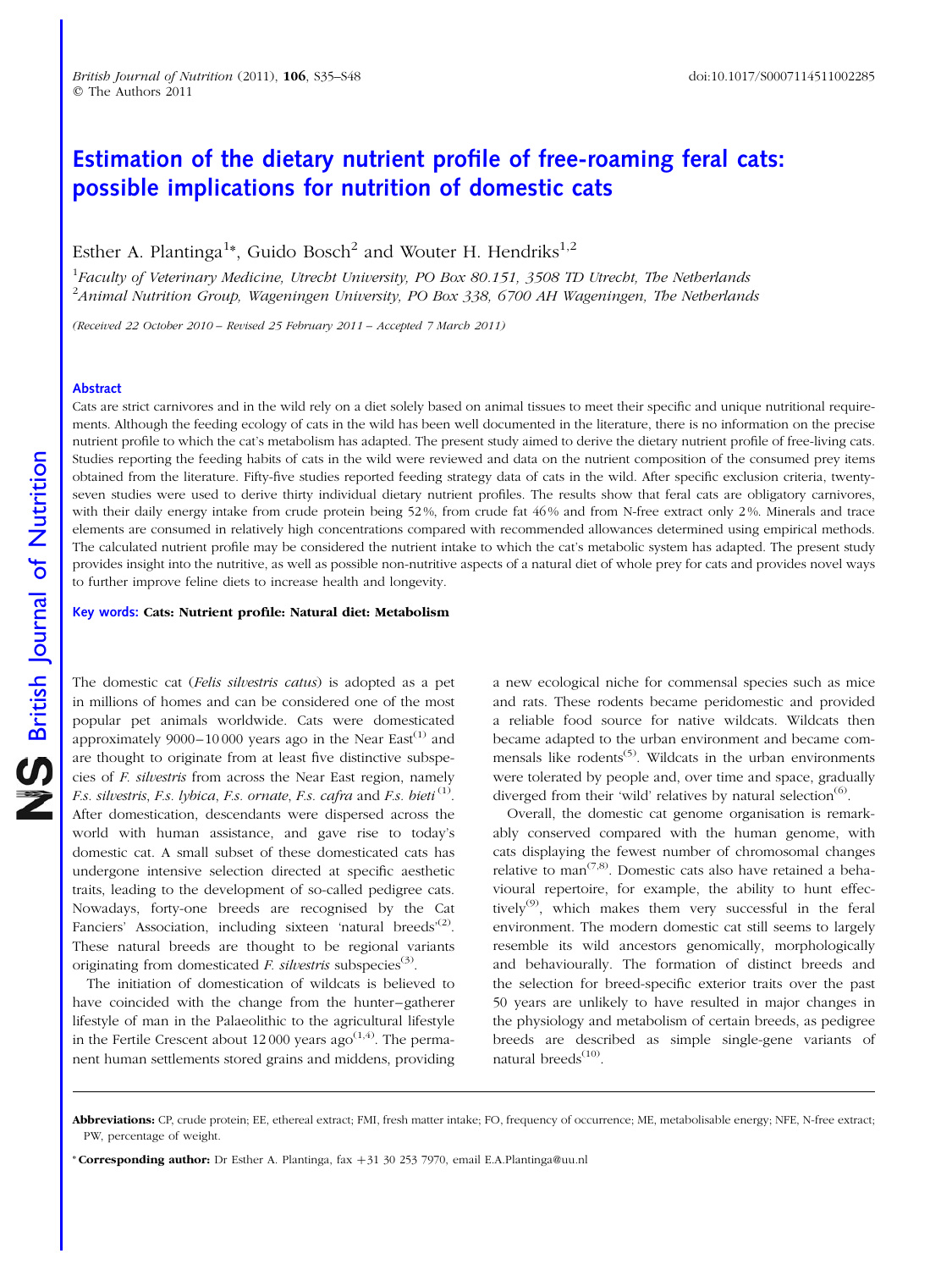The domestic cat's wild ancestors are known to be obligatory carnivores, consuming predominantly prey. The consumption of a diet composed of animal tissues throughout evolution has led to unique digestive and metabolic adaptations (often referred to as idiosyncrasies) $(11-14)$ . Reduction of redundant enzymes and modification of enzyme activities will have had specific advantages in terms of energy expenditure<sup> $(11)$ </sup>. Examples of these adaptations include:

- (a) The high dietary protein requirement as a consequence of a limited ability to decrease the enzyme activity of amino acid-catabolising enzymes below a certain threshold in response to a lowered protein intake $(11)$ . The fact that other carnivorous animals, including fish and birds, have developed the same adaptations in protein metabolism<sup> $(15-17)$ </sup> indicates an advantage to carnivorous species in general.
- (b) An inability for de novo arginine synthesis because of reduced activity of two enzymes in the intestinal pathway of citrulline synthesis (pyrroline-5-carboxylate synthase and ornithine aminotransferase $(11)$ .
- (c) Two key enzymes in the pathway for taurine synthesis, namely cysteine dioxygenase and cysteinesulfinic acid decarboxylase, show low activities, thereby greatly reducing the endogenous synthesis of taurine and making this sulfonic amino acid an essential dietary nutrient for cats<sup> $(11)$ </sup>. In addition, cats and dogs use taurine almost exclusively as a source for bile acid conjugation, unlike other animals, which can use glycine when taurine is limiting $(11)$ .
- (d) Cats are unable to use carotenoids to synthesise retinol because of a lack of carotene dioxygenase $(11)$ .
- (e) Synthesis of vitamin  $D_3$  is prevented by the high activity of 7-dehydrocholestrol reductase, an enzyme that reduces the availability of the precursor for 25-hydroxyvitamin  $D^{(18)}$ .
- (f) Cats are not able to synthesise niacin from tryptophan because of an extremely high activity of picolinic carboxylase. The activity of this enzyme is inversely related to niacin synthesis $(11)$ .
- (g) Cats have a limited ability to synthesise arachidonic acid from linoleic acid, attributed to a low activity of  $\Delta$ -6 and  $\Delta$ -8-desaturase<sup>(11,19)</sup>.
- (h) Cats show several adaptations in the metabolism of starch and glucose, including a lack of salivary amylase activity, low activity of pancreatic and intestinal amylases<sup>(20,21)</sup>, low hepatic glucokinase activity<sup>(22)</sup>, lack of hepatic fructokinase activity, necessary for metabolism of simple sugars<sup> $(21,23)$ </sup> and a non-functional Tas1R2 receptor resulting in an inability to taste sugar $(24)$ .

The above-mentioned adaptations are thought to have evolved from nutrition solely based on animal tissues and highlight the carnivorous nature of cats. Although the latter is well recognised, there is a paucity of information on the precise dietary nutrient profile responsible for these physiological and metabolic adaptations of the domestic cat. Many published studies have investigated the feeding habits of free-ranging cats and specified the dietary items consumed.

However, there is no information in the literature of the nutrient intake of cats from consumed dietary items.

The main objective of this literature study was to assess the nutrient profile to which the domestic cat's physiological and metabolic system has adapted. For this purpose, the feeding habits of feral cats (a free-ranging representative of the domesticated house cat) were reviewed and data on the nutrient composition of the different prey species were obtained from the literature. The nutrient profile (DM, crude protein (CP), ethereal extract (EE), N-free extract (NFE), ash, minerals and energy) of the diet of feral cats was calculated.

### **Methods**

#### Literature search and selection

In the period from January to May 2010, electronic literature searches were conducted in Scopus and Web of Science to identify potentially eligible studies reporting diet compositions of free-roaming cats, as well as studies reporting whole-body nutrient composition of prey species consumed by cats. The literature search yielded fifty-five potentially eligible studies [\(Table 1](#page-2-0)). Eligibility of studies to include in the data analysis was based on four criteria. First, studies on feral cats were included whereas studies on the diet composition of wildcats were excluded. Second, for studies that used scat samples of cats for the assessment of diet composition, a criterion was set for the minimal number of collected scats samples. Trites &  $\text{Iov}^{(25)}$  stated that a minimal sample size of ninety-four scats is required when comparing diets to distinguish moderate effect sizes over time or between areas. These authors also state that collecting too few samples increases the likelihood of not finding a species in a scat sample that is consumed in low numbers and that dietary preference of a single individual becomes a larger part of the sampling error. Therefore studies with a scat sample size lower than ninety-four were not included in the present study. Third, for studies that used stomach and/or gut samples of cats for assessment of diet composition, the minimal number of collected samples was arbitrarily set at thirty per study. Fourth, to guarantee the 'wild' and 'human-independent' feeding behaviour of the cats, studies in which human-linked foods (for example, food scraps, anthropogenic refuse, human refuse, human garbage, rubbish) contributed more than 5 % of the biomass consumed were not included. Based on these four criteria, twenty-eight studies were excluded ([Table 1](#page-2-0)). The remaining twenty-seven eligible studies contained dietary information of feral cats based on 6666 stomach, gut and scat samples.

#### Diet composition

To standardise the comparison of results among studies, dietary item groups were created (see below) based on the information provided in the twenty-seven eligible studies. The category 'mammals' was split into subcategories 'rodents' (including rats, mice, voles, and other rodents), 'rabbits', 'insectivores' and 'other mammals'.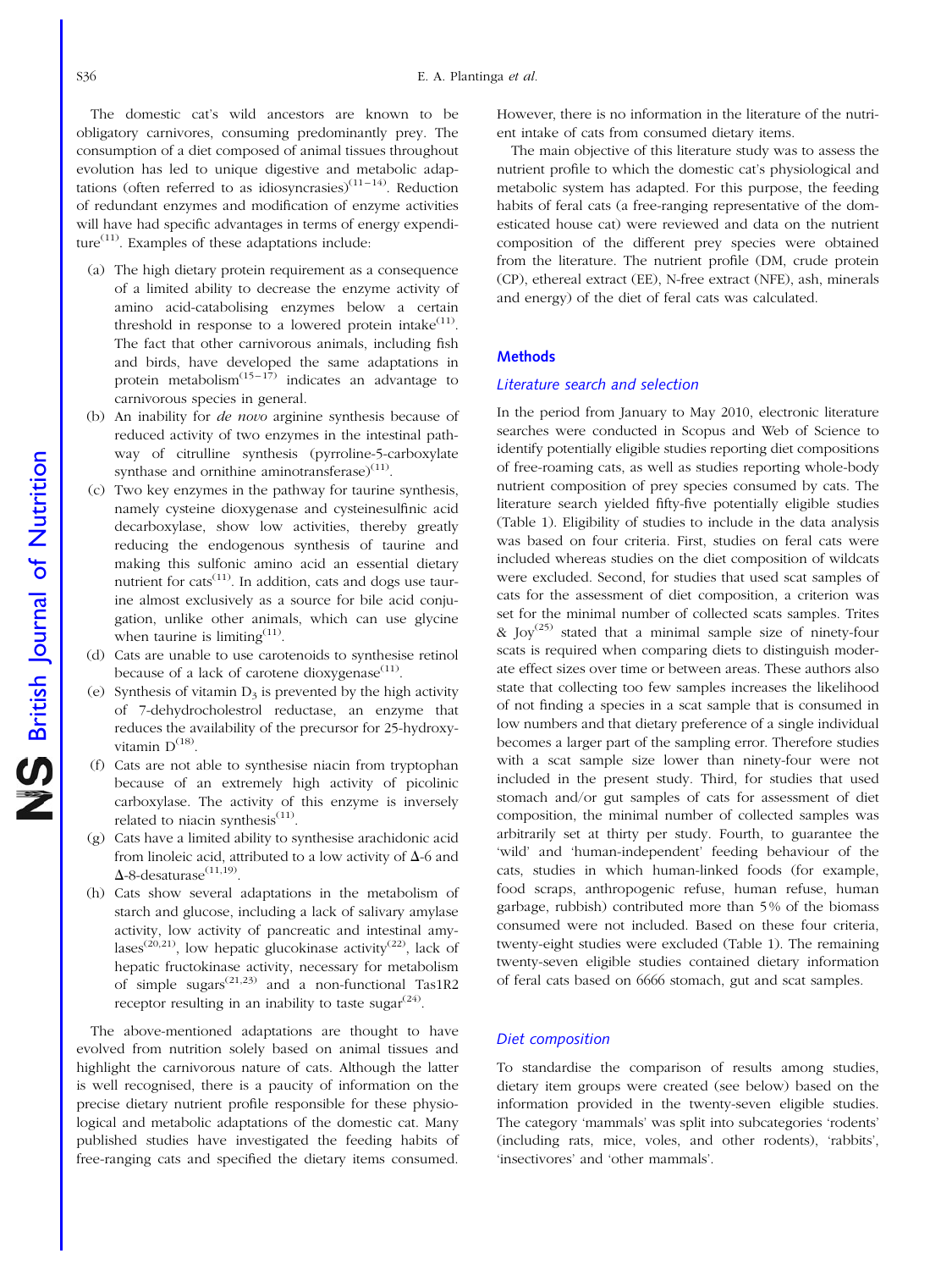# NS British Journal of Nutrition

#### <span id="page-2-0"></span>Table 1. Overview of the considered studies for inclusion in the calculations to determination the nutrient composition of feral cat diets

| Study no.      | Reference                             | Location                                | Cat type | Material     | Samples $(n)^*$ | Reason for exclusion                      |
|----------------|---------------------------------------|-----------------------------------------|----------|--------------|-----------------|-------------------------------------------|
| 1              | Achterberg & Metzger(50)              | Germany                                 | Stray    | Stomach, gut | 62              | Stray cat data                            |
| $\overline{c}$ | Alterio & Moller <sup>(81)</sup>      | South Island, New Zealand               | Feral    | Gut          | 43              |                                           |
| 3              | Bayly <sup>(31)</sup>                 | South Australia                         | Feral    | Stomach      | 20              | n < 30                                    |
| 4              | Biró et al. <sup>(82)</sup>           | Hungary                                 | Feral    | Stomach, gut | 264             |                                           |
| $\,$ 5 $\,$    | Bloomer & Bester <sup>(83)</sup>      | Marion Island, South Africa             | Feral    | Stomach      | 587             |                                           |
| 6              | Bonnaud et al. <sup>(84)</sup>        | Port Cross Island, France               | Feral    | Scats        | 386             |                                           |
| $\overline{7}$ | Borkenhagen <sup>(85)</sup>           | Germany                                 | Stray    | Stomach, gut | 189             | Stray cat data                            |
| 8              | Brickner-Braun et al. <sup>(86)</sup> | Israel                                  | Stray    | Stomach      | 2531            | Stray cat data, human-linked foods $>5\%$ |
| 9              | Brooker <sup>(87)</sup>               | Western Australia                       | Feral    | Stomach      | 8               | n < 30                                    |
| 10             | Campos et al. <sup>(88)</sup>         | South Eastern Brazil                    | Stray    | <b>Scats</b> | 97              | Stray cat data, human-linked foods $>5\%$ |
| 11             | Catling <sup>(30)</sup>               | New South Wales, Australia              | Feral    | Stomach      | 112             |                                           |
| 12             | Clevenger <sup>(89)</sup>             | Balearic Islands, Spain                 | Feral    | Scats        | <b>NP</b>       | Human-linked foods $> 5\%$                |
| 13             | Coman & Brunner <sup>(90)</sup>       | Victoria, Australia                     | Feral    | Stomach      | 80              | Human-linked foods $> 5\%$                |
| 14             | Cook & Yalden <sup>(91)</sup>         | Deserta Grande, Madeira, Portugal       | Feral    | Scats        | 8               | n < 94                                    |
| 15             | Dilks <sup>(92)</sup>                 | Campbell Island, New Zealand            | Feral    | Scats        | 20              | n < 94                                    |
| 16             | Fitzgerald et al. <sup>(93)</sup>     | Raoul Island, Madeira                   | Feral    | Gut          | 57              |                                           |
| 17             | Germain et al. <sup>(94)</sup>        | France                                  | Feral    | Stomach      | 25              | n < 30                                    |
| 18             | Gil-Sanchez et al. <sup>(95)</sup>    | South East Spain                        | Wild     | Scats        | 189             | Data from wildcats                        |
| 19             | Harper <sup>(29)</sup>                | Stewart Island, New Zealand             | Feral    | Scats        | 219             |                                           |
| 20             | Harper <sup>(96)</sup>                | Port Ross, Auckland Island, New Zealand | Feral    | Scats        | 40              | n < 94                                    |
|                | Heidemann <sup>(97)</sup>             |                                         |          |              |                 |                                           |
| 21             | Hutchings <sup>(98)</sup>             | North Germany                           | Stray    | Stomach, gut | 145             | Stray cat data, human-linked foods $>5\%$ |
| 22<br>23       | Jones & Coman <sup>(80)</sup>         | Victoria, Australia                     | Feral    | Scats        | 159<br>131      | % Human linked-foods > 5%                 |
|                | Jones & Coman <sup>(80)</sup>         | Mallee, Victoria, Australia             | Feral    | Stomach, gut | 65              |                                           |
|                | Jones & Coman <sup>(80)</sup>         | Kinchega National Park, Australia       | Feral    | Stomach, gut |                 |                                           |
|                |                                       | Eastern Highlands, Australia            | Feral    | Stomach, gut | 117             |                                           |
| 24             | Kirkpatrick & Rauzon <sup>(99)</sup>  | Island Central Pacific Ocean, USA       | Feral    | Stomach      | 78              | Data expressed in volume%                 |
| 25             | Langham $(100)$                       | Hawkes Bay, New Zealand                 | Feral    | Scats        | 361             |                                           |
| 26             | Liberg <sup>(101)</sup>               | Southern Sweden                         | Feral    | Scats        | 1437            | Human-linked food > 5%                    |
| 27             | Lüps <sup>(102)</sup>                 | Canton Berne, Switzerland               | Stray    | Stomach      | 83              | Stray cat data, human-linked foods > 5%   |
| 28             | Malo et $al^{(28)}$                   | Central Spain                           | Wild     | <b>Scats</b> | 239             | Wildcat data                              |
| 29             | Martin et al. <sup>(103)</sup>        | Western Australia                       | Feral    | Stomach      | 93              |                                           |
| 32             | Matias & Catry <sup>(104)</sup>       | <b>Falkland Islands</b>                 | Feral    | Scats        | 373             |                                           |
| 31             | Meckstroth et al. <sup>(105)</sup>    | South Bay, California, USA              | Feral    | Stomach      | 68              | Human-linked foods $> 5\%$                |
| 32             | Medina & Nogales <sup>(106)</sup>     | Tenerife, Canary Islands, Spain         | Feral    | Scats        | 477             |                                           |
| 33             | Medina et al. <sup>(107)</sup>        | La Palma, Canary Islands, Spain         | Feral    | Scats        | 500             |                                           |
| 34             | Medina et al. <sup>(108)</sup>        | Fuerteventura, Canary Islands, Spain    | Feral    | Scats        | 209             |                                           |
| 35             | Milan <sup>(109)</sup>                | Majorca Island, Spain                   | Feral    | Scats        | 75              | n < 94                                    |
| 36             | Moleon & Gil-Sanchez <sup>(110)</sup> | South East Spain                        | Wild     | Scats        | 101             | Wildcat data                              |
| 37             | Niewold <sup>(111)</sup>              | The Netherlands                         | Stray    | Gut          | 284             | Stray cat data, human-linked foods $>5\%$ |
| 38             | Nogales et al. <sup>(112)</sup>       | El Hierro, Canary Islands, Spain        | Feral    | Scats        | 221             |                                           |
| 39             | Nogales et al. <sup>(113)</sup>       | Alegranze, Canary Islands, Spain        | Feral    | <b>Scats</b> | 110             |                                           |
| 40             | Nogales et al. <sup>(114)</sup>       | Tenerife, Canary Islands, Spain         | Feral    | Scats        | 248             |                                           |
| 41             | Nogales & Medina <sup>(115)</sup>     | La Gomera, Canary Islands, Spain        | Feral    | Scats        | 135             |                                           |
| 42             | Paltridge et al. <sup>(116)</sup>     | Central Australia                       | Feral    | Stomach      | 336             |                                           |
| 43             | Peck et al. $(117)$                   | Juan de Nova Island, Mozambique         | Feral    | Scats        | 104             |                                           |
| 44             | Phillips et al. <sup>(118)</sup>      | San Clemente Island, California, USA    | Feral    | Scats        | 602             |                                           |
| 45             | Pontier et al. <sup>(119)</sup>       | Grande Terre Island, Guadeloupe         | Feral    | <b>Scats</b> | 149             |                                           |
| 46             | Read & Bowen <sup>(120)</sup>         | Roxby Downs, South Australia            | Feral    | Stomach      | 316             |                                           |
| 47             | Risbey et al. <sup>(121)</sup>        | Western Australia                       | Feral    | Gut          | 109             |                                           |
| 48             | Santana et al. <sup>(122)</sup>       | Gran Canaria, Canary Islands, Spain     | Feral    | Scats        | 133             |                                           |
| 49             | Sarmento <sup>(123)</sup>             | Portugal                                | Feral    | Scats        | 220             | Wildcat data                              |
| 50             | Snetsinger et al. <sup>(124)</sup>    | Mauna Kea, Hawaii, USA                  | Feral    | Scats        | 87              | n < 94                                    |

 $237$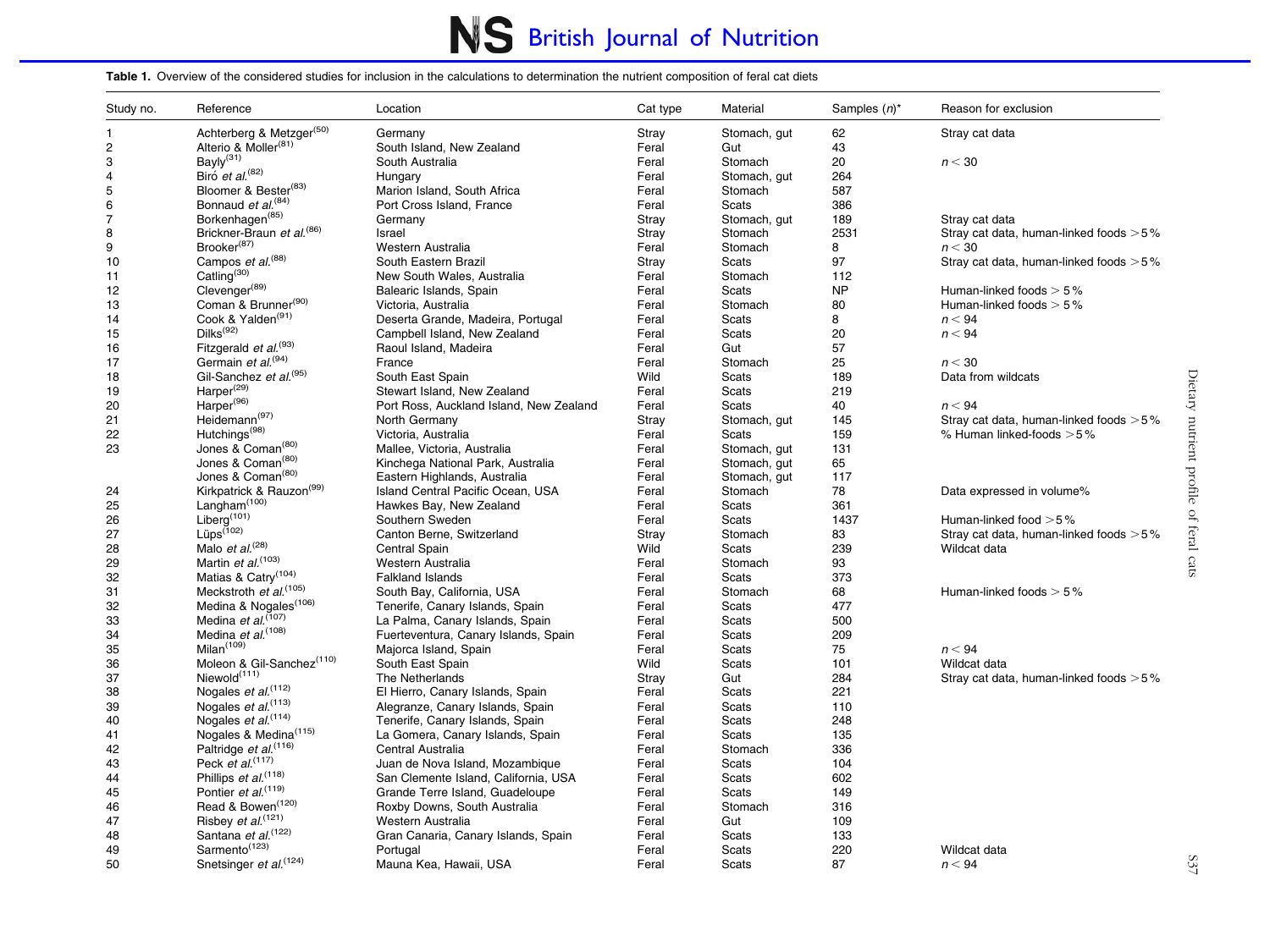| ົ໐     |
|--------|
|        |
| ľ<br>I |
|        |

 $\mathbf{r}$ 

| Study no.         | Reference                                                                        | _ocation                                                                                                              | Cat type               | Material                | Samples (n)*  | Reason for exclusion |
|-------------------|----------------------------------------------------------------------------------|-----------------------------------------------------------------------------------------------------------------------|------------------------|-------------------------|---------------|----------------------|
| άΩ                | Strong & Low <sup>(125)</sup>                                                    |                                                                                                                       | Feral                  |                         |               | n < 30               |
| လ                 | Tidemann et al. <sup>(126)</sup>                                                 | Northern Territory, Australia<br>Christmas Island, Australia<br>South East Victoria, Australia<br>North East Slovakia | Feral                  | Stomach<br>Gut<br>Scats |               |                      |
| ဥ္က               |                                                                                  |                                                                                                                       |                        |                         | $\frac{4}{8}$ | 1 < 94               |
| 54                | Triggs <i>et al.<sup>(32)</sup></i><br>Tryjanowski <i>et al.<sup>(127)</sup></i> |                                                                                                                       | Feral<br>Viid<br>Feral | <b>Stomach</b>          | 38            | Vildcat data         |
|                   | ran Aarde <sup>(33)</sup>                                                        | South Africa<br><b>Jarion Island,</b>                                                                                 |                        | stomach                 | $10^{16}$     |                      |
| NP, not provided. |                                                                                  |                                                                                                                       |                        |                         |               |                      |

\* Sample sizes shown for studies using stomach/gut contents exclude animals with empty stomachs/guts.

Sample sizes shown for studies using stomach/gut contents exclude animals with empty stomachs/guts.

Twenty studies reported the percentage of weight (PW) for each consumed dietary item as part of the total biomass consumed by feral cats and these data were used as reported by in these studies. The remaining seven studies reported the frequency of occurrence (FO) of dietary items in stomach, gut and/or scat samples. Data reported as FO are generally considered to underestimate the importance of large prey and overestimate the importance of small prey<sup>(26)</sup>. For this reason, in the studies where data were reported as FO, the PW for each dietary item was calculated according to Fitzgerald & Karl<sup>(27)</sup>:

$$
PW_{preyi} = \frac{N_{preyi} \times BM_{preyi} \times 100}{\Sigma (N_{prey} \times BM_{prey})}
$$

where  $N_{\text{previ}}$  is the number of individuals of prey i within all samples,  $BM<sub>previ</sub>$  is the biomass of prey i obtained from the literature, and  $\Sigma(\text{N}_{\text{prey}} \times \text{BM}_{\text{prey}})$  was the total amount of biomass consumed. The biomass of identified prey groups was as follows: rats, 125  $g^{(27)}$ ; mice, 15·5  $g^{(27)}$ ; voles, 32·5  $g^{(28)}$ ; unidentified rodents and insectivores, 50 g (estimated mean weight of rodents/insectivores, based on data from Malo et al.<sup>(28)</sup>, Fitzgerald & Karl<sup>(27)</sup> and Harper<sup>(29)</sup>); rabbits, 215 g  $($  = calculated daily fresh matter intake (FMI), see below); birds, 50 g<sup>(29)</sup>; reptiles/amphibians, 3 g<sup>(28)</sup>; fish, 15 g<sup>(27)</sup>; invertebrates,  $0.5 g^{(28)}$ .

Although vegetation (i.e. plant material and seeds) is found in scat and stomach samples of cats, it usually represents a minor to negligible component of the diet on weight basis $(30-32)$ , and as a consequence was not taken into account in the calculations to PW.

#### Nutrient composition of diet

For the approximation of the nutrient composition of the diet consumed by the feral cats, the PW of each prey group was combined with compositional data of each of these groups. As these prey groups may contain several prey items, a mean value was calculated based on available data. Preferably compositional data of wild whole prey items were obtained from the literature (see [Tables 3 and 4\)](#page-6-0). No whole-body nutrient composition data were found in the literature for wild rats. Therefore data based on captive rats were used. Each separate study/diet composition (thirty in total) was used as an individual data point and all data were analysed with SPSS 16.0 for Windows (release 16.0.2; SPSS Inc., Chicago, IL, USA), using descriptive statistics.

#### Calculation of dietary intake

Daily FMI of cats was calculated based on estimated mean energy requirements for an average feral cat in a population. The energy requirement data for different age and reproductive classes were obtained from van Aarde *et al*.<sup>(33)</sup> and the percentage distributions of age and reproductive classes within a population of free-living feral cats were derived from Scott *et al.*<sup>(34)</sup>. These data were combined to obtain a mean daily metabolisable energy (ME) requirement of 1258 kJ per cat. The estimated mean ME content of prey was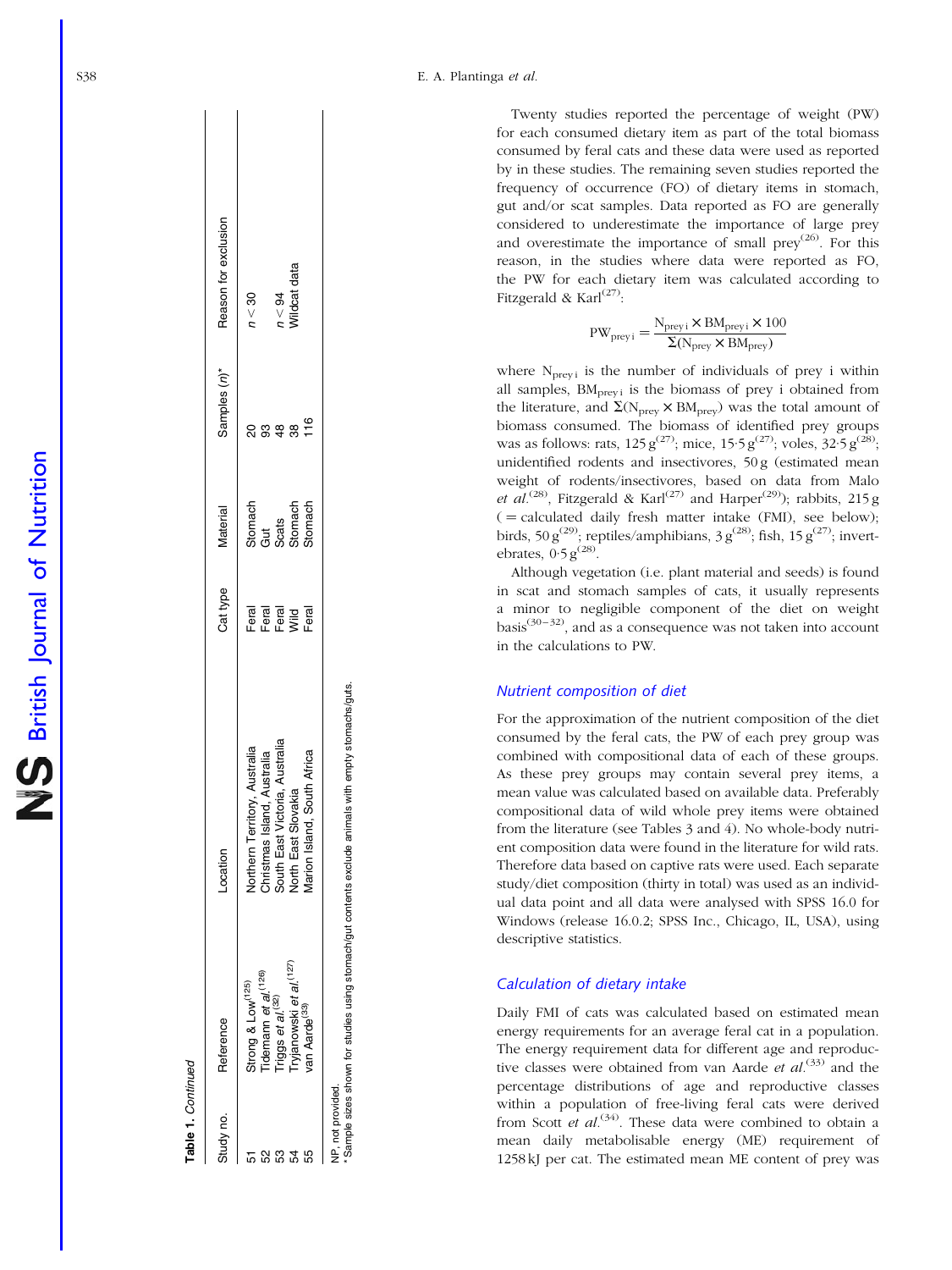calculated using modified Atwater factors<sup>(35)</sup> with  $3.5 \times$  CP.  $8.5 \times$  EE and  $3.5 \times$  NFE. NFE was determined by difference as  $100 - CP - EE - ash$ . The data are presented in [Table 3](#page-6-0). Daily FMI was calculated as the mean ME requirement divided by mean ME content of prey (585 kJ ME/100 g as is) resulting in 215 g fresh matter/feral cat per d. For prey items with a body weight exceeding the daily FMI, i.e. rabbits, the daily FMI was used instead of actual body weight for calculation of PW of that item to conform to the calculations by Fitzgerald & Karl $^{(27)}$ .

#### **Results**

### Dietary profiles

The twenty-seven articles included in the data analysis were carried out on four continents (North America, Europe, Africa and Australia) and included eighteen islands [\(Table 1\)](#page-2-0). The dietary profiles of feral cats as reported in these twentyseven studies are reported in [Table 2](#page-5-0). The main items consumed by feral cats are mammals (78 %), followed by birds (16 %), reptiles/amphibians (3·7 %) and invertebrates (1·2 %). Fish consumption is reported in three studies, and comprises of 0·3 % of the items consumed. The consumption of plant material is reported in twenty-one studies, and fifteen studies reported consumption of human-linked food items, with one study (study  $47$ ) reporting an intake of  $3.0\%$  on a weight basis. Major mammals consumed are rabbits and rats although there is a large variation between studies. In one study (study 16), rats contributed 95·8 % to the total consumed biomass. On study sites where rabbits were abundantly present, they form a large proportion of the diet. On islands, the prey items consumed by feral cats differ markedly from that on the continents. Birds are an important part of the feral cat diet on islands where nesting sea birds are present. Marion Island (South Africa), an island with seabird colonies, nesting seabirds contribute to  $81.3\%$  (study 5) and  $96.6\%$ (study 55) to total biomass consumed ([Table 2\)](#page-5-0).

#### Macronutrient composition prey items

The whole-body macronutrient composition of different prey species obtained from various literature sources is shown in [Table 3.](#page-6-0) Nutrients are expressed on a DM basis. The energy content is expressed as kJ ME/100 g DM. Energy contents of prey items varied reasonably, ranging from 1430 kJ/100 g DM for reptiles to 1917 kJ/100 g DM for other mammals. DM contents of prey species ranged from 24·8 % (reptiles) to 34·7 % (invertebrates). The CP content of prey items was relatively constant, ranging from 55·6 % DM for other mammals to 69·1 % DM for fish. The proportion of EE varied more widely between prey items, ranging from  $9.0\%$  (reptiles) to  $31.0\%$ DM (other mammals). NFE content varied considerably between 0% (rats) and 12·9% DM (invertebrates). The ash content of mammals was broadly similar, ranging from 9·4 % (rats) to 14·9 % DM (insectivores). The ash content of birds, reptiles, fish and invertebrates was 10·6, 15·2, 6·8 and 4·8 % DM, respectively.

### Micronutrient and trace element composition of prey items

The micronutrient and trace element compositions of the different prey items are given in [Table 4.](#page-6-0) The Ca concentration of vertebrate species ranged between 2·6 and 3·8 % DM, while invertebrates contained only 0·1 % Ca on a DM basis. The P content ranged from 1·0 (invertebrates) to 2·7 % DM (voles). Na and K content showed a relatively wide variance, ranging from 0·35 (mice) to 0·83 % DM (other rodents) and 0·66 (birds) to 1·33 % DM (invertebrates), respectively. Mg content was fairly constant for most species, varying from 0.10 to 0.16% DM, with the exception of the Mg content in voles, which was only 0·04 % DM. Fe, Cu and Zn content showed a wide variation between prey species, ranging from 7·8 (invertebrates) to 50·0 mg/100 g DM (insectivores), 0·74 (mice) to 12·24 mg/100 g DM (reptiles/amphibians) and 8·6 (rabbits) to 25·7 mg/100 g DM (invertebrates), respectively.

### Nutrient profile

Data presented in [Tables 2 to 4](#page-5-0) were used to calculate the nutrient profile of the natural diet of free-ranging feral cats. [Fig. 1\(a\)](#page-7-0) displays the calculated macronutrient composition. The mean energy content of the natural diet was 1770 (SEM 13) kJ/100 g DM, with the DM content being 30·5 (SEM 0·4) %. The calculated mean macronutrient composition on a DM basis was 62·7 (SEM 0·30) % CP, 22·8 (SEM 0·5) % EE, 11·8 (SEM  $0.1$ ) % ash and  $2.8$  (SEM  $0.3$ ) % NFE. [Fig. 1\(b\)](#page-7-0) shows the calculated micronutrient composition of the dietary profile of free-ranging feral cats, including the Ca:P ratio. A mean mineral content (in  $g/100 g$  DM) of 2.64 (SEM 0.04) was found for Ca, 1·76 (SEM 0·03) for P, 0·50 (SEM 0·01) for Na, and 0·93 (SEM 0·01) for K. The mean Ca:P ratio was 1·51 ( $SEM$  0·02). Trace element composition is shown in [Fig. 1\(c\)](#page-7-0). The mean trace element content (in mg/100 g DM) was 130 (SEM 4) for Mg, 29·6 (SEM 1·1) for Fe, 1·67 (SEM 0·12) for Cu and 9·77 (SEM 0·19) for Zn.

#### **Discussion**

Knowledge about the feeding strategies, food items consumed and composition of the natural diet of man and animals provides valuable insights for the formulation and selection of appropriate diets to maintain health. The natural diet of humans has received much attention over the past dec $a\text{des}^{(36-41)}$  and has provided new information regarding the nutritional composition of the diet to which evolutionary forces adapted the core metabolism and physiology over a period of millions of years<sup>(36,40,42)</sup>. Frassetto et al.<sup>(39)</sup> investigated whether a natural diet confers health benefits in human subjects and found that even short-term consumption of a Palaeolithic-type diet has proven health benefits for glucose metabolism and the cardiovascular system. In addition, the composition of breast milk has provided valuable information about the dietary nutrient profile to meet the nutrient requirement for optimal health and development of human infants<sup>(43)</sup>. For many captive, endangered and domesticated animal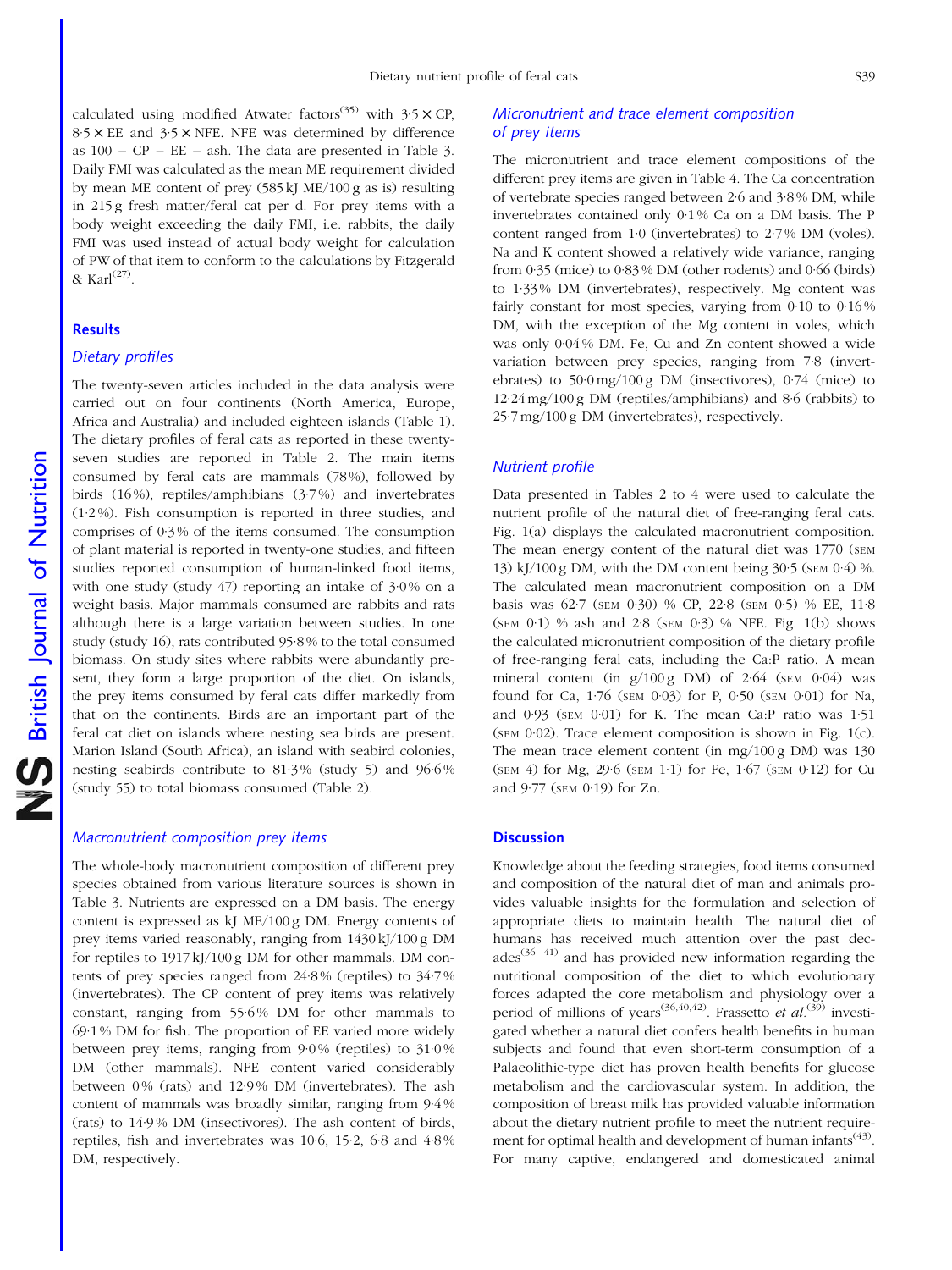# NS British Journal of Nutrition

#### <span id="page-5-0"></span>Table 2. Data of dietary profiles of feral cats found in the literature (% of weight)

|                     |                          |                 |                                 |                                |                                |                                |                                |                          | Study no.*               |      |                                |                          |                          |                                |          |                                |                          |
|---------------------|--------------------------|-----------------|---------------------------------|--------------------------------|--------------------------------|--------------------------------|--------------------------------|--------------------------|--------------------------|------|--------------------------------|--------------------------|--------------------------|--------------------------------|----------|--------------------------------|--------------------------|
|                     |                          |                 |                                 |                                |                                |                                |                                |                          | 23 <sub>†</sub>          |      |                                |                          | 29†                      |                                |          |                                |                          |
| Dietary item‡       | 2                        | 4               | 5                               | 6                              | 11                             | 16                             | 19                             | Α                        | B                        | C    | 25                             | А                        | B                        | 30                             | 32       | 33                             | 34                       |
| Mammals             | 84.5                     | 81.0            | 9.8                             | 93.1                           | 87.2                           | $96 - 7$                       | 84.0                           | $86 - 7$                 | 62.3                     | 85.9 | 66.9                           | 80.5                     | 69.6                     | 76.0                           | 85.4     | 88.3                           | 90.5                     |
| Rodents             | $3-5$                    | 69.3            | 9.8                             | 72.1                           | -                              | 95.8                           | 81.0                           | $10-7$                   | $1-8$                    | 2.4  | 51.3                           | 25.0                     | 23.5                     | 21.0                           | $25 - 7$ | 18.1                           | 31.3                     |
| Rats                | -                        | 4.3             | 9.8                             | 69.8                           | $\qquad \qquad \longleftarrow$ | 95.8                           | 81.0                           | 2.1                      | —                        | —    | 39.1                           | $\overline{\phantom{m}}$ | $\qquad \qquad$          | 17.2                           | 12.2     | 14.5                           | 9.1                      |
| Mice                | 3.5                      | $10-3$          | $\overline{\phantom{0}}$        |                                | $\overline{\phantom{a}}$       | $\overline{\phantom{m}}$       | $\qquad \qquad \longleftarrow$ | $8-5$                    | $1-8$                    | 2.4  | 12.2                           | $\overline{\phantom{m}}$ | $\qquad \qquad =$        | $3-8$                          | 13.5     | $3-6$                          | 12.6                     |
| Voles               | $\overline{\phantom{m}}$ | $51-6$          | $\hspace{0.1mm}-\hspace{0.1mm}$ | 2.3                            | $\equiv$                       | -                              | -                              | $\overline{\phantom{0}}$ |                          | -    | $\qquad \qquad \longleftarrow$ | $\overline{\phantom{m}}$ | $\overline{\phantom{m}}$ |                                |          |                                |                          |
| Others rodents      | $\qquad \qquad$          | $3-1$           | $\overline{\phantom{a}}$        | $\qquad \qquad$                |                                |                                |                                | -                        |                          |      | $\overline{\phantom{m}}$       | 25.0                     | 23.5                     | -                              | -        | $\qquad \qquad$                | 9.6                      |
| Rabbits             | 70.0                     | 8.3             | $\hspace{0.1mm}-\hspace{0.1mm}$ | 21.0                           | 82.6                           | $\qquad \qquad \longleftarrow$ | $\overline{\phantom{m}}$       | 74.3                     | 56.4                     | 43.2 | $\overline{\phantom{m}}$       | 53.2                     | 34.3                     | $55-0$                         | 59.7     | 70.2                           | 57.8                     |
| Insectivores        | $9-5$                    | 0.6             | $\overline{\phantom{m}}$        | $\overline{\phantom{m}}$       | $\qquad \qquad \longleftarrow$ | -                              | -                              | -                        | $\overline{\phantom{0}}$ | —    | $\qquad \qquad \longleftarrow$ | $\overline{\phantom{0}}$ | $\overline{\phantom{m}}$ | -                              | -        | $\qquad \qquad \longleftarrow$ | 1.4                      |
| Other mammals       | 1.5                      | 2.8             | $\sim$                          | $\qquad \qquad \longleftarrow$ | $4-6$                          | 0.9                            | $3-0$                          | $1-7$                    | 4.1                      | 40.3 | 12.6                           | 2.3                      | $11-8$                   | $\overline{\phantom{m}}$       | -        | $\qquad \qquad \longleftarrow$ | $\overline{\phantom{0}}$ |
| <b>Birds</b>        | $10-0$                   | $18-7$          | 81.3                            | $6-6$                          | $6-6$                          | $3-1$                          | $13-0$                         | 8.9                      | 18.2                     | 12.9 | 23.9                           | 12.9                     | 8.4                      | 23.3                           | 0.8      | 4.5                            | 6.5                      |
| Reptiles/amphibians | $1-0$                    | 0.1             | $\overline{\phantom{a}}$        | 0.2                            | 4.7                            | $\qquad \qquad \longleftarrow$ | 2.0                            | 0.5                      | 2.1                      | 0.2  | $\overline{\phantom{a}}$       | $1-8$                    | 14.1                     | —                              | $13-6$   | 7.1                            | 2.0                      |
| Invertebrates       | $1-0$                    | $+$             | $\overline{\phantom{m}}$        | $^{+}$                         | 1.5                            | 0.2                            | $1-0$                          | 1.2                      | 0.9                      | 0.3  | $1-6$                          | 2.6                      | $6 - 8$                  | $\qquad \qquad \longleftarrow$ | $^{+}$   | 0.1                            | $1 - 1$                  |
| Fish                | $\overline{\phantom{0}}$ | 0.2             | $\overline{\phantom{m}}$        | $\overline{\phantom{m}}$       | $\qquad \qquad =$              | $\qquad \qquad -$              | $\qquad \qquad$                | 0.7                      | 9.5                      | -    | $\overline{\phantom{m}}$       | $\overline{\phantom{a}}$ | $\qquad \qquad -$        | -                              | -        | $\overline{\phantom{m}}$       | $\overline{\phantom{0}}$ |
| Carrion             | $\qquad \qquad$          | $\qquad \qquad$ | 8.9                             | $\overline{\phantom{m}}$       | $\qquad \qquad \longleftarrow$ | $\qquad \qquad -$              | $\qquad \qquad$                | 2.0                      | 6.9                      | 0.7  | 7.4                            | 2.2                      | $1-1$                    | $\qquad \qquad \longleftarrow$ | -        | $^{+}$                         | $^{+}$                   |
| Eggs                |                          | $\qquad \qquad$ | $+$                             | $\overline{\phantom{m}}$       | $\overline{\phantom{a}}$       | $\overline{\phantom{m}}$       | $\qquad \qquad \longleftarrow$ | —                        |                          | -    | $\overline{\phantom{0}}$       |                          | $\overline{\phantom{m}}$ | -                              | -        | $\overline{\phantom{0}}$       |                          |
| Plant matter        | $^{+}$                   | $+$             | $+$                             | $\overline{\phantom{m}}$       | $\qquad \qquad -$              | $^{+}$                         | $\qquad \qquad -$              | $^{+}$                   | $+$                      | $+$  | $\qquad \qquad \longleftarrow$ | $^{+}$                   | $^{+}$                   | 0.7                            | $+$      | $^{+}$                         | $^{+}$                   |
| Human-linked foods  |                          | $^{+}$          | $\overline{\phantom{m}}$        | $^{+}$                         | $\qquad \qquad \longleftarrow$ | -                              | -                              | $\overline{\phantom{0}}$ | $\overline{\phantom{m}}$ | —    | $\qquad \qquad \longleftarrow$ |                          | $\overline{\phantom{m}}$ | $^{+}$                         | $^{+}$   | $\qquad \qquad \longleftarrow$ | $^{+}$                   |
| Unidentified        | 3.5                      |                 |                                 |                                |                                |                                |                                |                          |                          | -    | 0.2                            | $\overline{\phantom{0}}$ |                          |                                |          |                                |                          |

#### Study no.\*

| Dietary item‡       | 38                       | 39                       | 40                             | 41                             | 42                       | 43                             | 44      | 45                              | 46                             | 47                       | 48                       | 52                       | 55                       | Mean   | <b>SEM</b> |
|---------------------|--------------------------|--------------------------|--------------------------------|--------------------------------|--------------------------|--------------------------------|---------|---------------------------------|--------------------------------|--------------------------|--------------------------|--------------------------|--------------------------|--------|------------|
| Mammals             | $85-4$                   | 77.5                     | 99.5                           | 89.2                           | 90.0                     | 74.5                           | 83-5    | $85 - 1$                        | 72.8                           | 92.6                     | 89.4                     | 54.0                     | 1.8                      | 77.5   | $4-0$      |
| Rodents             | 14.3                     | 12.1                     | $8-0$                          | 70.6                           | $90-0$                   | 74.5                           | 83-5    | $11-6$                          | $5-4$                          | 4.2                      | 5.9                      | 33.0                     | $1-8$                    | 31.9   | $5-8$      |
| Rats                | 2.8                      | $8-7$                    | $\qquad \qquad \longleftarrow$ | 60.9                           | $+$                      | 68.4                           | 42.9    | $\hspace{0.1mm}-\hspace{0.1mm}$ | $\overline{\phantom{a}}$       | $\qquad \qquad$          | $3-3$                    | 31.0                     | $\overline{\phantom{0}}$ | 19.1   | $5-2$      |
| Mice                | 11.5                     | $3-4$                    | $8-0$                          | 9.7                            | $+$                      | $6-1$                          | $30-7$  | 11.6                            | $5-4$                          | 4.2                      | 2.6                      | 2.0                      | $1-8$                    | $5-6$  | 1.2        |
| Voles               |                          |                          |                                |                                |                          | —                              |         |                                 |                                |                          |                          | $\overline{\phantom{0}}$ |                          | $1-8$  | 1.7        |
| Others rodents      |                          | $\overline{\phantom{a}}$ | $\overline{\phantom{m}}$       | $\qquad \qquad \longleftarrow$ | 90.0                     | $\qquad \qquad$                | 9.9     | $\overline{\phantom{a}}$        | $\overline{\phantom{0}}$       |                          | $\overline{\phantom{0}}$ | $\overline{\phantom{0}}$ | $\overline{\phantom{a}}$ | $5-4$  | $3-1$      |
| Rabbits             | 71.1                     | $65-4$                   | 91.5                           | $18-6$                         | $^{+}$                   | $\qquad \qquad \longleftarrow$ | -       | 72.6                            | $64 - 7$                       | $88-4$                   | 83.5                     | $\overline{\phantom{0}}$ | $\overline{\phantom{a}}$ | 41.5   | $6 - 0$    |
| Insectivores        |                          |                          | $\overline{\phantom{a}}$       | $\overline{\phantom{0}}$       |                          | —                              |         | $\overline{\phantom{0}}$        |                                |                          | $\overline{\phantom{0}}$ | $\overline{\phantom{0}}$ | $\overline{\phantom{a}}$ | 0.4    | 0.3        |
| Other mammals       | $\overline{\phantom{0}}$ | $\overline{\phantom{a}}$ | $\overline{\phantom{a}}$       | $\overline{\phantom{a}}$       | $\overline{\phantom{0}}$ | $\overline{\phantom{0}}$       | -       | 0.9                             | 2.7                            | -                        | $\overline{\phantom{0}}$ | $21-0$                   | $\overline{\phantom{m}}$ | $3-7$  | 1.5        |
| <b>Birds</b>        | $8-0$                    | 1.5                      | 0.3                            | 4.3                            | $6-8$                    | $25 - 1$                       | $8 - 8$ | 14.9                            | $18-1$                         | 2.0                      | $3-6$                    | $30 - 0$                 | $96-6$                   | $16-0$ | 3.9        |
| Reptiles/amphibians | 5.9                      | 20.9                     | 0.1                            | $6-3$                          | 2.6                      | 0.2                            | $5-6$   | $\overline{\phantom{a}}$        | 8.3                            | 0.9                      | $6-6$                    | $3-0$                    | $\overline{\phantom{a}}$ | $3-7$  | 0.9        |
| Invertebrates       | 0.8                      | 0.1                      | 0.1                            | 0.2                            | 0.6                      | 0.2                            | 2.1     | $\qquad \qquad \longleftarrow$  | 0.8                            | 1.2                      | 0.2                      | 12.0                     | $\overline{\phantom{m}}$ | 1.2    | 0.4        |
| <b>Fish</b>         |                          |                          |                                |                                | $\overline{\phantom{0}}$ | —                              |         |                                 |                                |                          | $\overline{\phantom{0}}$ | $\overline{\phantom{0}}$ | $\overline{\phantom{a}}$ | 0.3    | 0.3        |
| Carrion             | $^{+}$                   | $\overline{\phantom{a}}$ | $\overline{\phantom{a}}$       | $\overline{\phantom{0}}$       | $\overline{\phantom{0}}$ | $\overline{\phantom{0}}$       | —       | $\qquad \qquad \longleftarrow$  | $\qquad \qquad \longleftarrow$ | 0.2                      | $\overline{\phantom{0}}$ | $^{+}$                   | 1.3                      | $1-0$  | 0.4        |
| Eggs                |                          |                          |                                |                                |                          | -                              |         |                                 |                                | $\overline{\phantom{0}}$ | -                        |                          |                          | $^{+}$ | $^{+}$     |
| <b>Plant matter</b> | $^+$                     | $^{+}$                   | $^+$                           |                                |                          |                                | $^{+}$  | —                               |                                | $\overline{\phantom{0}}$ | $^+$                     | $^{+}$                   | $^{+}$                   | $^{+}$ | $^{+}$     |
| Human-linked foods  |                          |                          | $+$                            | $^{+}$                         | -                        | $^{+}$                         | —       | $\overline{\phantom{a}}$        |                                | $3-0$                    | $^{+}$                   | $\qquad \qquad$          | $\overline{\phantom{a}}$ | 0.1    | 0.1        |
| Unidentified        |                          |                          |                                |                                |                          |                                |         |                                 |                                | $\overline{\phantom{0}}$ |                          |                          |                          | 0.1    | 0.1        |

 $-$ , Food item was not mentioned;  $+$ , food item was present but not clearly quantified.

\* Data of studies 4, 5, 16, 43, 44, 46 and 55 were calculated from frequency of occurrence to percentage of weight as mentioned in the Methods section. Study numbers correspond to those in [Table](#page-2-0) 1.

† Data of studies 23 and 29 were divided in subsets, as data were derived from different geographic locations (see also [Table](#page-2-0) 1).

# Large mammals (>5kg body weight, i.e. sheep, cattle, kangaroos) were included within the 'carrion' category. Mammal, bird and reptile carrion was not quantified precisely and is included within the totals for each group. non-organic and unidentified materials were included within the 'unidentified' category.

 $640$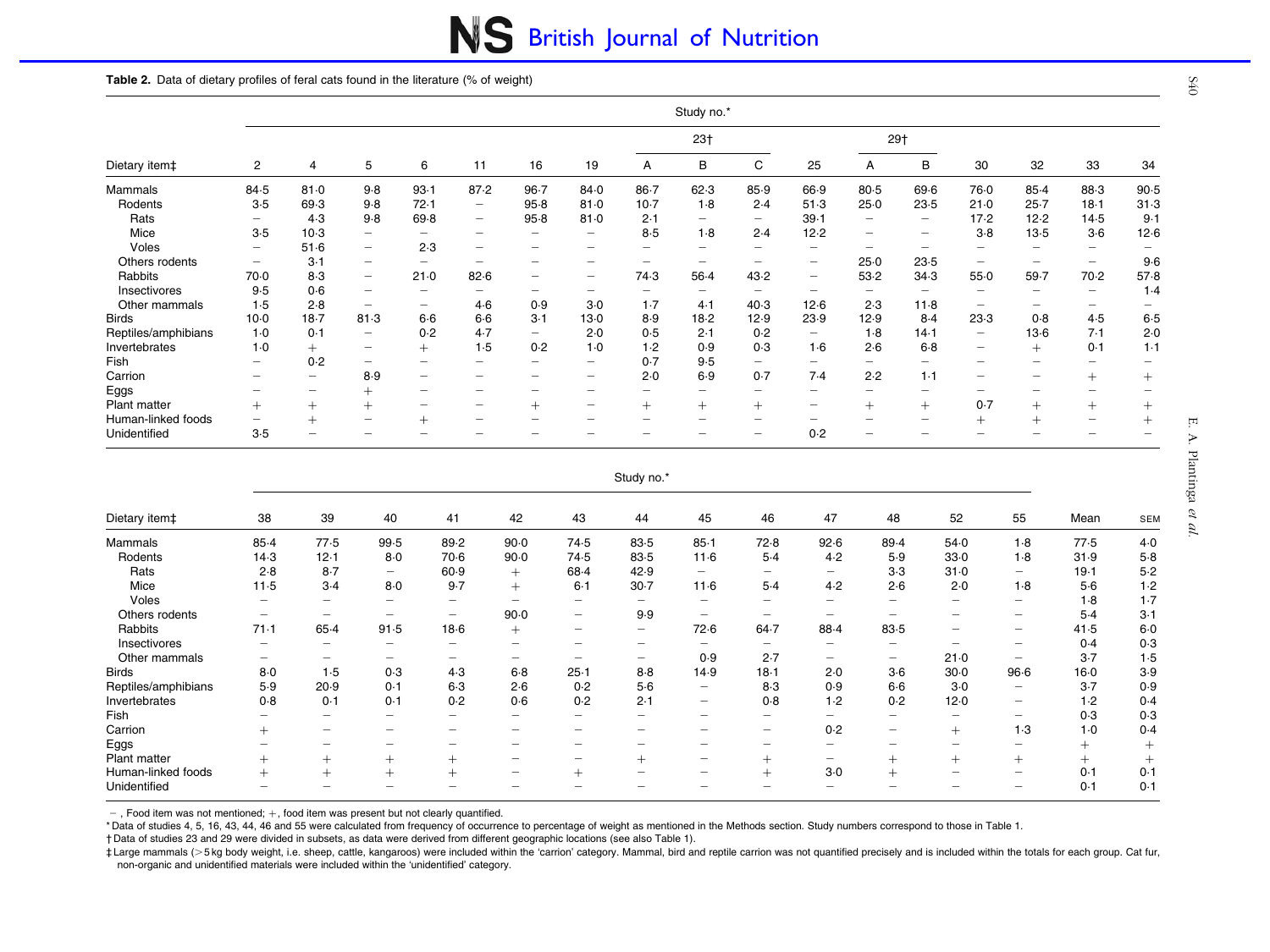<span id="page-6-0"></span>

|                            |                         |                |           |        | DM (%) |            |                        |
|----------------------------|-------------------------|----------------|-----------|--------|--------|------------|------------------------|
| Dietary item               | Energy (kJ ME/100 g DM) | DM $(%$ as is) | <b>CP</b> | EE.    | Ash    | <b>NFE</b> | References             |
| Rats                       | 1965                    | 33.4           | $60-1$    | 30.5   | 9.4    | $0-0$      | $(128 - 131)$          |
| Mice                       | 1812                    | $33-1$         | $59-1$    | 24.5   | $11-3$ | $5-1$      | $(60, 131 - 133)$      |
| Voles                      | 1638                    | $31-1$         | 64.5      | 17.2   | 12.7   | $5-6$      | (60, 132, 134)         |
| Other rodents*             | 1745                    | $31-1$         | 65.5      | 22.1   | 12.4   | $0 - 0$    | (60, 132)              |
| Insectivorest              | 1644                    | 31.2           | 61.6      | 19.0   | 14.9   | 4.5        | (132)                  |
| Rabbits                    | 1748                    | $26-1$         | 63.9      | 22.3   | 12.5   | 1.3        | (77, 135)              |
| Other mammals <sup>‡</sup> | 1918                    | 34.2           | 55.6      | 31.0   | $13-4$ | $0 - 0$    | (134)                  |
| <b>Birds&amp;</b>          | 1642                    | 31.6           | 64.6      | 15.9   | $10-6$ | 8.9        | (134)                  |
| Reptiles/amphibians        | 1430                    | 24.8           | $65 - 7$  | 9.0    | $15-2$ | $10-1$     | (77, 78)               |
| Fish                       | 1870                    | 25.5           | 69.1      | $24-1$ | $6-8$  | $0-0$      | (136)                  |
| Invertebrates**            | 1812                    | 34.7           | 62.3      | 20.0   | 4.8    | 12.9       | $(44, 134, 137 - 139)$ |

ME, metabolisable energy; CP, crude protein; EE, ethereal extract; NFE, N-free extract (100 – CP – EE –ash).

\* Derived from four different squirrel species.

† Derived from moles.

‡ Derived from ten different species of bats and opossums.

§ Derived from house sparrows.

Derived from two different species of reptiles, commonly eaten by cats.

{ Derived from three different species of fish, commonly eaten by cats.

\*\* Derived from seven different species of invertebrates, commonly eaten by cats.

species, the study of the natural diet has yielded data to successfully improve their nutrition<sup> $(44-48)$ </sup>.

Here we report the nutrient profile of free-ranging feral cats using reported rates of ingestion of various dietary (prey) items in the literature. As expected, the results of the present study clearly show that feral cats are true carnivores, with the daily energy intake of feral cats from protein being 52 %, from fat 46 % and from NFE only 2 %. Interestingly, a recent study by Hewson-Hughes et  $al^{(49)}$  on voluntary macronutrient selection by adult domestic cats showed that when given the choice, adult cats select an intake target of about 420 kJ/d from protein, about 280 kJ/d from fat and about 100 kJ/d from carbohydrate, representing 52 % of daily energy intake from protein, 36 % from fat and 12 % from carbohydrate. These results are highly similar to the data presented here, indicating that cats appear to have developed, in addition to the above-mentioned metabolic adaptations, sensitive metabolic regulation mechanisms to consume an overall dietary

macronutrient profile close to their evolutionary diet. The nutrient profile provides information to further enhance today's feline diets.

In the present study we used feral cats as a free-ranging model for domestic cats. Feral cats are described in the literature as cats which are descended from domestic cats, but are born and live without human contact and have survived in an ecosystem for many generations<sup> $(50-52)$ </sup>. The domestic (feral) cat and wildcats are able to create fertile progeny<sup>(53)</sup>, which shows the close genetic resemblance between the wildcat population and domestic feral cats. Also, the behavioural repertoire of the feral cat to hunt effectively is remarkably conserved, with feral cats displaying similar hunting methods to wildcats<sup> $(54)$ </sup>. The genetic variation between domestic and feral cats is negligible and metabolic adaptations are not likely to differ, making the feral cat a highly suitable free-roaming model for the domestic house cat.

|  | Table 4. Micronutrient and trace element composition of dietary ingredients of the feral cat diet |  |  |  |  |  |  |  |  |
|--|---------------------------------------------------------------------------------------------------|--|--|--|--|--|--|--|--|
|--|---------------------------------------------------------------------------------------------------|--|--|--|--|--|--|--|--|

|                            |       |       | Content (g/100 g DM) |      |      |        | Content (mg/100 g DM) |          |                   |  |
|----------------------------|-------|-------|----------------------|------|------|--------|-----------------------|----------|-------------------|--|
| Dietary item               | Сa    | P     | Na                   | Κ    | Mg   | Fe     | Cu                    | Zn       | References        |  |
| Rats                       | 2·6   | 1.5   | 0.50                 | 1.03 | 0.11 | $18-1$ | 0.78                  | 7.3      | $(129 - 131)$     |  |
| Mice                       | 2.9   | $1-7$ | 0.35                 | 1.00 | 0.11 | 23.8   | 0.74                  | 12.2     | (131, 140, 141)   |  |
| Voles                      | 2.9   | 2.7   | 0.43                 | 1.20 | 0.04 | 33.2   | 1.37                  | $10-6$   | (134)             |  |
| Other rodents*             | 3.5   | 1.9   | 0.83                 | 1.07 | 0.14 | 25.3   | 0.87                  | $10-2$   | (142)             |  |
| Insectivorest              | $3-4$ | $1-7$ | 0.42                 | 1.05 | 0.14 | $50-0$ | 1.18                  | 12.0     | (140)             |  |
| Rabbits                    | 2.4   | $1-7$ | 0.54                 | 0.94 | 0.16 | 30.2   | 1.60                  | $8-6$    | (77)              |  |
| Other mammals <sup>±</sup> | 2.8   | $1-8$ | 0.50                 | 1.00 | 0.13 | $30-2$ | 1.18                  | 9.8      | $(77, 129 - 131)$ |  |
| <b>Birds</b>               | 3.0   | 2.1   | 0.38                 | 0.66 | 0.10 | 49.6   | 1.26                  | $11-5$   | (131, 143, 144)   |  |
| Reptiles/amphibians        | $3-8$ | 2·6   | 0.50                 | 0.95 | 0.15 | 17.9   | 12.23                 | 19.7     | (77, 78)          |  |
| Invertebrates              | 0.1   | 1.0   | 0.51                 | 1.33 | 0.10 | 7.8    | 2.21                  | $25 - 7$ | (134, 137, 138)   |  |

\* Derived from fox squirrels.

† Derived from shrews.

‡ Data from rats, mice, voles, other rodents, insectivores and rabbits pooled together.

§ Data derived from five different bird species, commonly eaten by cats.

Il Data derived from two different species of reptiles, commonly eaten by cats.

{ Data derived from two different species of invertebrates, commonly eaten by cats.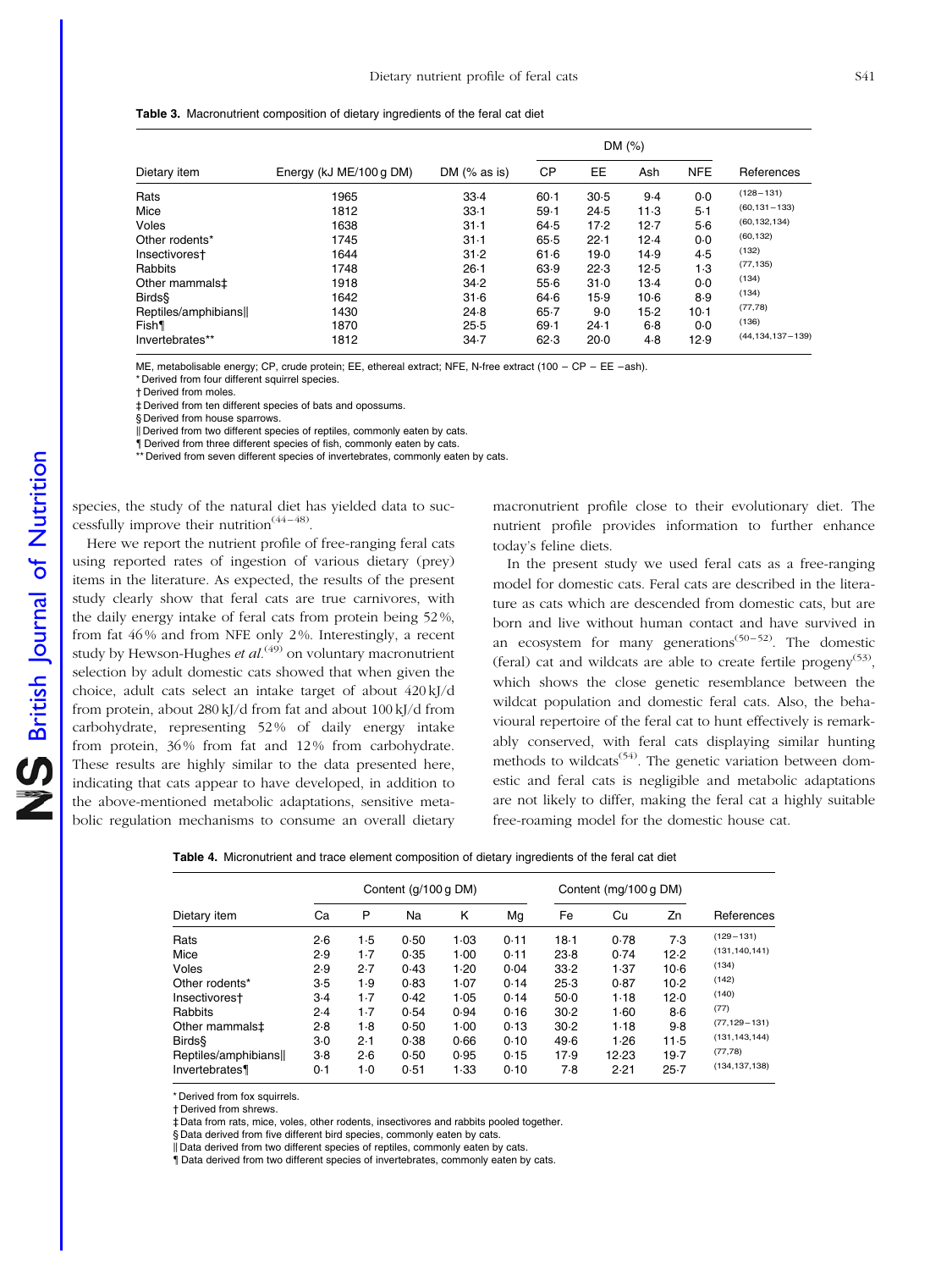<span id="page-7-0"></span>

British Journal of Nutrition

**S** British Journal of Nutrition



Fig. 1. (a) Calculated macronutrient composition of the natural diet of freeranging feral cats. CP, crude protein; EE, ethereal extract; NFE, N-free extract. The upper and lower hinges represent the 75th and 25th percentiles of the dataset. The band within the box represents the median. The whiskers extend to the 5% and 95% CI. The calculated means are: DM, 30.5 (SEM 0·4) g/100 g; CP, 62·7 (SEM 0·3) g/100 g DM; EE, 22·8 (SEM 0·5) g/100 g DM; NFE, 2·8 (SEM 0·3) g/100 g DM; ash, 11·8 (SEM 0·1) g/100 g DM; energy, 1770 (SEM 13) kJ/100 g DM. (b) Calculated micronutrient composition of the natural diet of free-ranging feral cats. The upper and lower hinges represent the 75th and 25th percentiles of the dataset. The band within the box represents the median. The whiskers extend to the 5 % and 95 % CI. The calculated means are: Ca, 2·64 (SEM 0·04) g/100 g DM; P, 1·76 (SEM 0·03) g/100 g DM; Na, 0·50 (SEM 0·01) g/100 g DM; K, 0·93 (SEM 0·01) g/100 g DM; Ca:P, 1·51 (SEM 0·02). (c) Calculated trace element composition of the natural diet of free-ranging feral cats. The upper and lower hinges represent the 75th and 25th percentiles of the dataset. The band within the box represents the median. The whiskers extend to the 5 % and 95 % CI. The calculated means are: Fe, 29·59 (SEM 1·08) mg/100 g DM; Cu, 1·67 (SEM 0·12) mg/100 g DM; Zn, 9·77 (SEM 0·19) mg/100 g DM; Mg, 130 (SEM 4) mg/100 g DM.

As described above, the cat's metabolism has adapted to a carnivorous lifestyle with many of the known adaptations relating to the protein, carbohydrate and vitamin component of the diet. Almost all the metabolic adaptations related to the carbohydrate component of the diet indicate the lack of this nutrient in the evolutionary diet. It could be argued that the shift from an obligatory meat-based natural diet to a meat-based and grain-based pet food rich in carbohydrates may place the cat's metabolism under stress, and might have unwanted negative health effects in the long run. Although dietary carbohydrate intake could not directly be determined in the present study, the NFE content was calculated. The fraction consists of components such as sugars, starches, monoand disaccharides, but also water-soluble vitamins. Animal tissue itself contains small amounts of glucose, glycogen, glycoproteins, glycolipid and pentose but does not contain starch. However, when consuming whole prey, the digesta of prey items may contain some starch. These carbohydrate sources may be the reason why cats have retained a limited ability to digest starch. The starch content of prey species is difficult to assess, as it is primarily based on the diet consumed. However, as an example, the following calculation provides an indication of the magnitude of starch ingestion by feral cats. The starch content of the digesta of captive young rabbits can be up to 130 g/kg DM, depending on the starch source<sup>(55)</sup>. Assuming that the mean starch content of the digesta is approximately 100 g/kg DM, digesta moisture content 80%<sup>(56)</sup> and the digesta mass of rabbits  $10\%^{57}$ , the calculated starch content of a rabbit weighing 1·5 kg is 3·0 g (0·2 % body weight). Wild rabbits forage primarily on grasses and leafy weeds, with high contents of fibre and relatively low contents of starch, making the latter a large overestimate. Prey species consumed by cats show considerable differences in digestive tract anatomy, with the digesta mass of rabbits being as high as  $10\%$  of body mass<sup>(57)</sup>, while omnivorous species such as the rat have a digesta mass of  $0.5-2\%$  of body weight<sup>(58)</sup>. The ability of cats to secrete pancreatic amylase may be beneficial in utilising the glycogen content of prey. Based on the above calculations, it can be concluded that the NFE content reported in the present study contains little starch and as such is composed of other fibrous material. Twenty-one of the twenty-seven studies reported small amounts of plant material being found in the scats, stomach and gut content of feral cats. Molsher *et al.*<sup>(59)</sup> reported that cats frequently consume vegetation (FO of 26·3 %) consisting mostly of a few strands of grass. The authors concluded, however, that plant material is a minor component of the diet of feral cats, as ingestion is likely to occur incidentally while foraging for invertebrates.

The physiological minimum nutrient requirements of cats for growth, maintenance and late gestation/peak lactation have been accurately determined $\overrightarrow{a}$  and can be considered to represent the limit of the adaptation capacity of domestic cats in relation to dietary nutrient concentrations. [Table 5](#page-8-0) provides the minimum nutrient requirements and the recommended allowance of cats as provided by the National Research Council expressed in units/MJ ME. As can be seen from [Table 5](#page-8-0), there is a large difference between the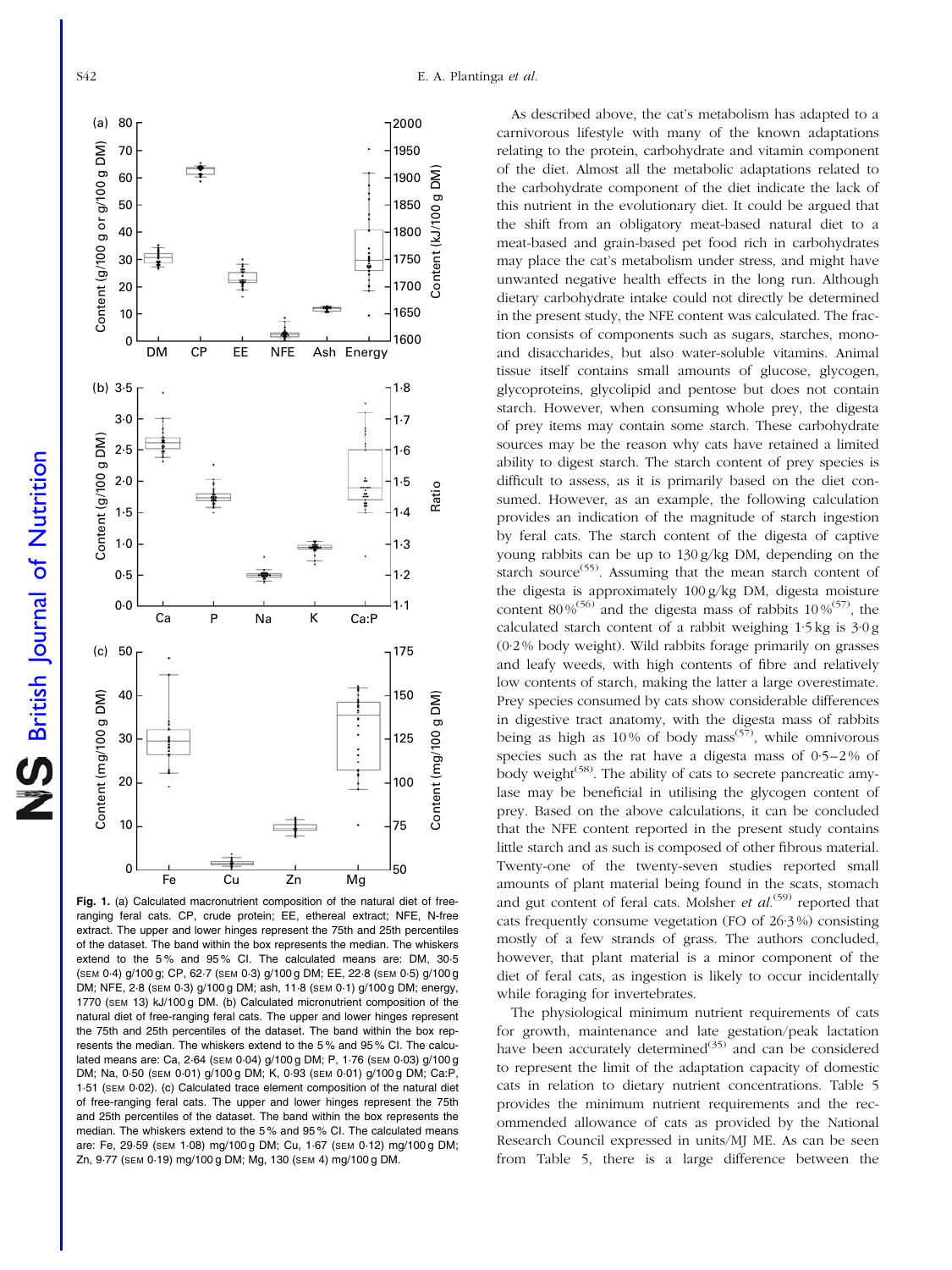|                  |         | Growth      |                          | Maintenance |         | Late gestation/peak lactation | Present study |
|------------------|---------|-------------|--------------------------|-------------|---------|-------------------------------|---------------|
| Nutrient (MJ/ME) | Minimal | Recommended | Minimal                  | Recommended | Minimal | Recommended                   | Mean          |
| Protein (g)      | $10-8$  | $13-5$      | 9.6                      | 12.0        | $10-3$  | $12 - 7$                      | $35-4$        |
| Fat $(g)$        |         | $5-4$       | $\overline{\phantom{m}}$ | $5-4$       |         | $5-4$                         | 12.9          |
| Ca(g)            | 0.31    | 0.48        | 0.10                     | 0.17        | 0.00    | 0.65                          | 1.5           |
| P(g)             | 0.29    | 0.43        | 0.08                     | 0.15        | 0.29    | 0.45                          | 1.0           |
| K(g)             | 0.16    | 0.24        | $\overline{\phantom{0}}$ | 0.31        |         | 0.31                          | 0.53          |
| Na $(g)$         | 0.07    | 0.08        | 0.04                     | 0.04        | 0.00    | 0.16                          | 0.28          |
| $Mg$ (mg)        | $9-6$   | 23.9        | 12.0                     | 23.9        | 24.9    | 29.9                          | 73.4          |
| Fe $(mg)$        | 4.1     | 4.8         | $\overline{\phantom{m}}$ | 4.78        |         | 4.78                          | $16-7$        |
| $Cu$ (mg)        | 0.26    | 0.50        |                          | 0.29        |         | 0.53                          | 0.9           |
| $Zn$ (mg)        | $3-0$   | $4-4$       | 0.00                     | 4.42        | 2.51    | 3.59                          | 5.5           |

<span id="page-8-0"></span>Table 5. Recommended nutrient composition v. assessed nutrient composition of the 'natural' cat diet

MF, metabolisable energy.

recommended CP allowance and the CP content consumed by free-roaming feral cats. The data presented here on the evolutionary diet of cats do not include digestibility and bioavailability estimates of the different nutrients, making direct comparison with the recommended allowance more difficult. Estimates of macronutrient digestibility of whole prey items can be extrapolated from the literature on whole-prey assimilation by bobcats<sup>(60)</sup> and ocelots<sup>(61)</sup>. In the study with bobcats, Powers *et al*.<sup>(60)</sup> evaluated the nutritive and energy value of winter diets of bobcats. Amongst others, a diet comprising of four species of rodents (mice and voles) was fed to four bobcats of wild origin. The apparent digestibility of CP and EE was 82·0 and 92·3 %, respectively. In the recent study by Bennett et  $al^{(61)}$ , six diets (a commercial processed diet and five species of whole prey) were fed to a total of six ocelots to evaluate nutrient digestibility. The diets had similar digestibility values, with CP digestibility ranging from 85 to 91 %, and EE digestibility ranging from 96 to 99 %. The outcome of these studies makes the use of modified Atwater coefficients (in which protein and fat digestibility are estimated as 79 and 90%, respectively<sup>(35)</sup> for energy prediction of whole prey defendable but also the comparison of the recommended CP requirements of cats and the evolutionary CP intake. Data on bioavailability of micronutrients and trace elements in felids consuming whole prey items are lacking. Further research is needed to determine the precise nutrient digestibility of the natural diet, especially with respect to minerals such as Ca, P, Mg and Fe, which are consumed in relatively high concentrations compared with recommended allowances determined using empirical methods. It is likely that the absorption of minerals such as Ca and P is much lower in prey items compared with the forms used to supplement commercial feline diets.

Information on the precise nutrient digestibility of the feral cat diet would allow conversion to a nutrient profile (and nutrient ratios) to which the cat's metabolism has been exposed during evolution. This nutrient profile originates from a cat population in which nutrition is a precondition for survival and procreation. In domestic cats, the nutritional goals may have gone beyond this, and are based on optimising health and longevity and as such may not be optimal. The median lifespan of a feral cat has been reported to be  $4.7$  years<sup>(62)</sup>, while the domestic house cat has an average life expectancy of  $12-14$  years<sup>(63)</sup>. Although such a nutrient profile may reflect the profile to which the cat's metabolic system has adapted, the question is whether it may be considered 'optimal' for today's nutritional goals in pet feeding. However, as stated earlier, valuable insights may be gained by an approach of studying the diet of feral cats. For example, the fatty acid composition is known to be influenced by the nutritional fatty acid intake in both humans and animals<sup> $(64,65)$ </sup>. The fatty acid composition, especially the PUFA content and the n-6:n-3 ratio, differed considerably between wild or free-ranging animals and captive or feedlot animals. The  $n-6:n-3$  ratios in captive or feedlot animals range between 6:1 to  $19:1^{(66-68)}$ . It can be calculated that a diet based on wild animal species contains a ratio about  $2:1^{(66,67,69,70)}$ . Domestic cats are fed commercially prepared foods containing lipids from captive domestic animal species and thus will consume a different fatty acid pattern compared with feral cats. For instance, the typical  $n-6: n-3$  ratios in dog foods ranges between 5:1 to  $17:1^{(71)}$ .

In addition to insights into the dietary nutrient intake, it is also important to note that non-nutritive properties, such as food consistency, texture, taste and temperature may play an important role in maintaining optimal health and function. Bond & Lindberg<sup>(72)</sup>, in an investigation of the effect of feeding whole carcasses to captive cheetahs compared with feeding a commercial diet, concluded that feeding a more naturalistic diet may better meet a cheetah's physical, physiological and nutritional needs. In addition, feed consistency and texture have shown to be important in maintaining a balanced microbial population in the gastrointestinal tract in different animal species<sup> $(73,74)$ </sup>. Moreover, consumption of whole prey provides for a relatively high intake of raw animal-derived fermentative substances, such as cartilage, collagen and glycosaminoglycans, which may enhance gut health, stimulate growth of a different subset of microbial commensals, and optimise immune function in a different way compared with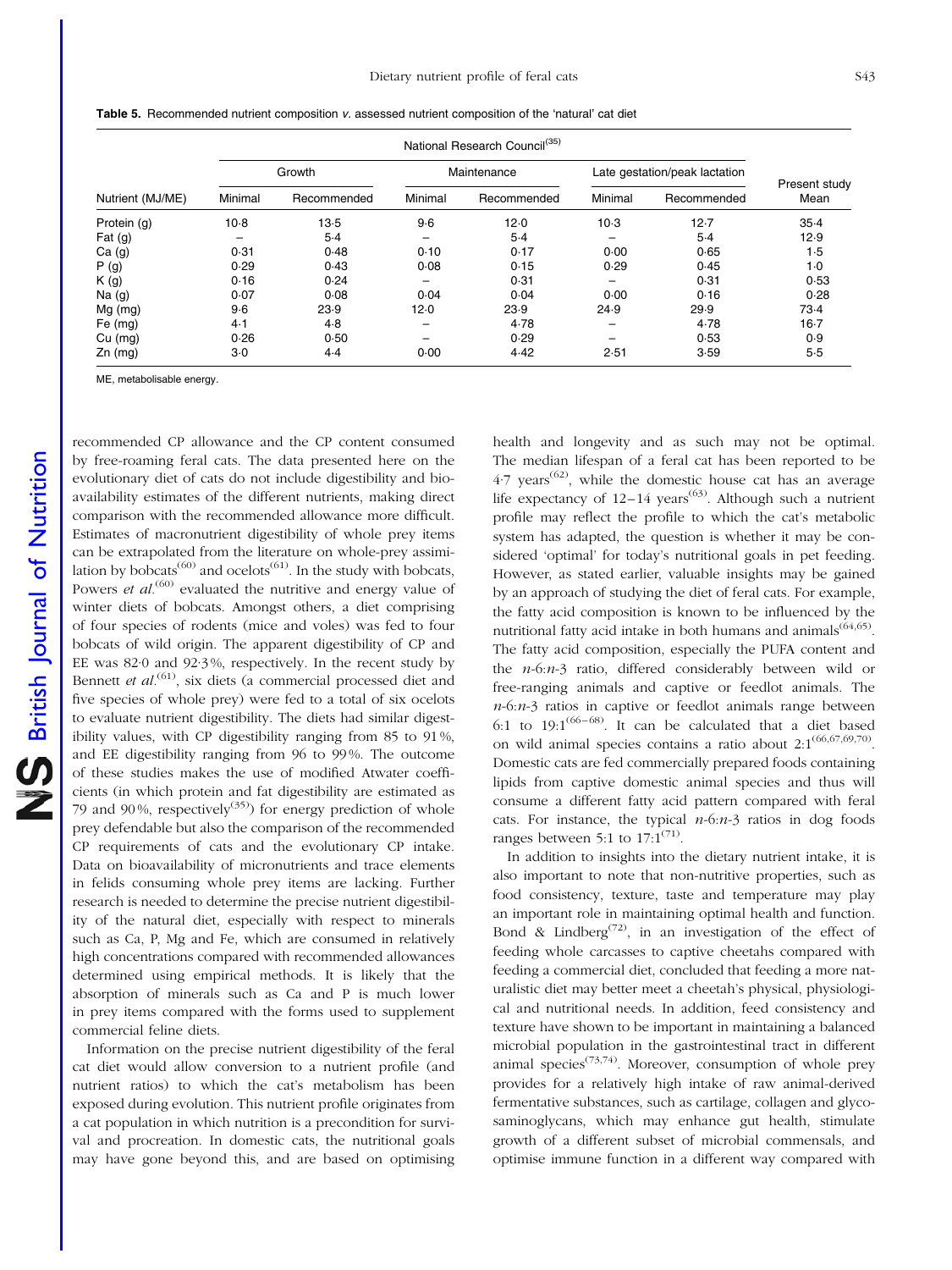consuming foods which are for a large part derived from plant origin and heat-treated.

Compositional data of prey species frequently preyed upon by feral cats are not abundantly available in the literature. For most mammals, data from wild-living animals could be obtained, with the exception of the rat. The rat data originate from captive rat species, which might explain the somewhat higher fat content compared with wild mice and voles (30·5  $v. 24.5$  and  $17.2\%$  DM, respectively). Also, with regard to the micronutrient and trace element composition of the different prey species [\(Table 4](#page-6-0)), some interesting results were found. First, the Fe content of insectivores (50·0 mg/100 g DM) and birds (49·6 mg/100 g DM) is nearly twice as high as for the other species. The group of insectivores includes soil-dwelling species, like moles and some shrews, which, because of their underground lifestyle, have undergone specific haematological changes. These changes include a higher serum Fe content, a higher Hb content, and a higher Fe-binding capacity of the blood<sup> $(75)$ </sup> and are thought to facilitate the uptake of  $O_2$  in an environment of reduced  $O_2$  and increased  $CO<sub>2</sub>$  tension. The same is true for flying birds. Flying is one of the most  $O_2$ -consuming activities, and facilitating  $O<sub>2</sub>$  uptake through haematological changes enables flying birds to carry out this strenuous activity. Garcia *et al.*<sup>(76)</sup> found that the Fe concentration per unit body weight of starling birds ranged from 153 to 185 parts per million, two to four times higher than values for mammals and non-flying birds. Second, the relatively high Cu and Zn contents for reptiles and amphibians may be overestimated. The reported values of both minerals in Carolina anoles (35·3 and 31·5 mg/100 g DM, respectively) by Dierenfeld *et al.*<sup>(77)</sup> differ considerably from those reported by Cosgrove et  $al^{(78)}$  (0.5 and 14.3 mg/ 100 g DM, respectively). The latter Cu and Zn contents of Carolina anoles are comparable and within the ranges of mammalian species ([Table 4](#page-6-0)). Considering the finding that reptiles and amphibians only marginally contribute to the total energy intake of free-ranging feral cats ([Table 2\)](#page-5-0) and the fact that compositional data for reptiles and amphibians in literature are scarce, it was decided not to exclude the study of Dierenfeld et  $al^{(77)}$ . The relatively high Cu and Zn content of invertebrates is a normal pattern seen in many invertebrate species, both terrestrial and aquatic. Invertebrates are thought to be susceptible to accumulating heavy metals, especially Cd, Zn and  $Cu^{(79)}$ . Nevertheless, the nutrient composition of the different species provides an indication of the range of nutrient intakes of feral cats. Further compositional data of prey items consumed in conjunction with digestibility data would provide more robust estimates and ranges of the nutrient intake and metabolic exposure to nutrients of cats.

The methods used in the present study are open to criticism. The studies that were used to assess the dietary composition of feral cats used different methods (scats  $v$ . stomach content) and expressed their results in different ways (FO  $v$ . PW). These various ways of studying the diet and expressing results might produce biases that must be kept in mind. For example, identification of prey remains is more difficult in scat analysis than in analysis of stomach content. As a consequence,

prey that was consumed in lesser amounts can more easily be overlooked when using scat analysis for dietary habit assessment. However, the major features of the diet of cats are thought to be sufficiently robust to be revealed despite the differences in methodology<sup>(26)</sup>. In addition, results expressed as FO were converted to PW to standardise the comparison of results. In these calculations assumptions needed to be made such as the mean weight for each prey item consumed, as described by Fitzgerald &  $Karl^{(27)}$ . For prey items with body weights exceeding the daily FMI, i.e. rabbits, the daily FMI (215 g fresh matter) was used instead of actual body weight for calculation of PW. These calculations rely on the assumption that when a cat catches a rabbit, it consumes its full daily energy requirement in fresh matter (215 g). However, when a fasting cat catches a large prey item it may eat far more than 215 g of fresh matter. Jones & Coman<sup> $(80)$ </sup> investigated the mean weights of rabbits eaten per meal by cats and calculated a mean FMI of 269–274 g. This would imply that the contribution of rabbits to the dietary profile in the present study may be underestimated. On the other hand, a cat may eat less than 215 g of fresh matter if a larger part of its daily energy requirement is already met by the previous consumption of smaller prey items. In this situation the contribution of rabbits to the dietary profile may be underestimated. In the literature, a large variation is found in the assessment of daily FMI of free-ranging cats to calculate PW. Fitzgerald & Karl<sup>(27)</sup> estimated the daily maximum FMI within a cat population to be  $170 g$ , while, as previously mentioned, Jones *et al.*<sup>(80)</sup> calculated the mean FMI for rabbits to be 269–274 g. On average, the calculated daily FMI in the present study reflects the mean of the data range found in the literature. It should also be noted that most of the studies made year-round observations of the dietary habits of the feral cat, which means that seasonal fluctuation in nutrient intake were not taken into account. Also the studies used here for the calculation of the dietary nutrient profile of feral cats were carried out on different continents and islands, with the prey items consumed varying markedly between the different studies. For example, birds were a more important part of the feral cat diet on islands compared with continents [\(Table 2](#page-5-0)). These differences are probably related to latitude, climate and species diversity, and show that cats are general, opportunistic predators, exploiting a wide range of  $prey^{(26)}$ . However, a dietary nutrient composition was developed from each individual study  $(n 30)$ , and a mean (and standard error) nutrient composition calculated. The differences in prey profile between studies are thus reflected in the standard error, which is remarkably small for most nutrients. Overall, the approach taken in assessing the nutrient intake of feral cats can be criticised. However, the relatively large number of studies used (thirty data points from twenty-seven studies, yielding a total of 6666 samples) to calculate the nutrient intake, combined with the small range in nutrient composition between prey items makes the current estimates relatively robust.

#### **Conclusion**

The present study provides estimates of the gross nutrient intake of feral cats based on literature data of thirty different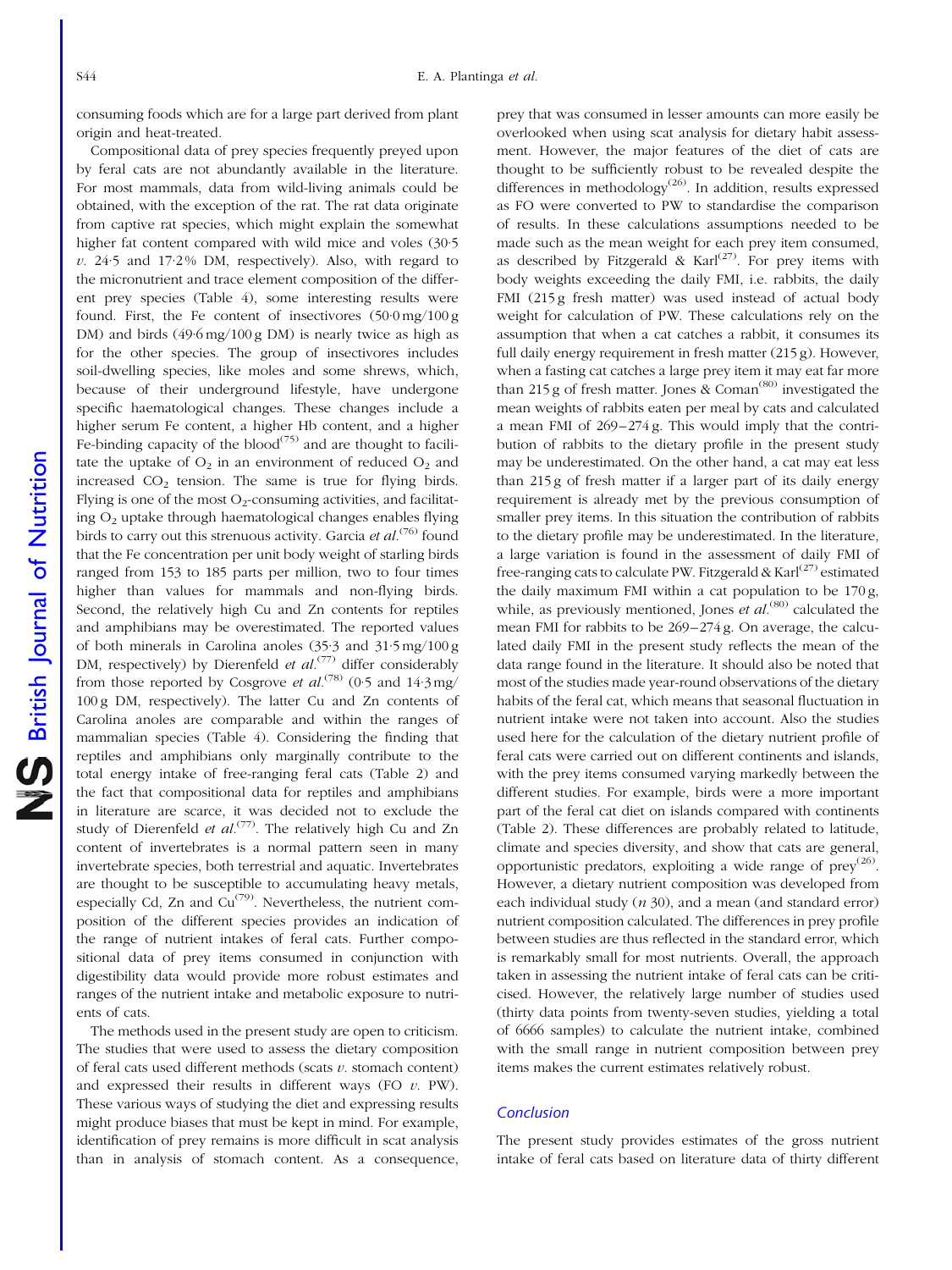food consumption patterns. The calculated diet consists of 69·5 % water, and contains 62·7 % CP, 22·8 % EE, 11·8 % ash and 2·8 % NFE on a DM basis. The starch content of the NFE fraction is low. The fatty acid profile consumed by feral cats has a ratio of  $n-6$ : $n-3$  in the order of 2:1, which differs from the ratio consumed by pet cats (ranging between 5:1 to 17:1). Additional data on specific prey item composition combined with estimates of the nutrient availability of prey items or a composite diet would provide more accuracy to derive a metabolic nutrient profile to which cats have adapted throughout evolution. Future research focus on the nutritive as well as non-nutritive value of consuming a natural diet of whole prey may gain valuable insights into how the nutrition of domestic cats can be further enhanced to increase health and longevity.

### Acknowledgements

All authors contributed fundamentally to the present study. E. A. P. contributed to all facets, including research design, data collection, statistical analysis, interpretation and manuscript preparation. G. B. and W. H. H. contributed to research design, data interpretation and manuscript preparation.

The present study received no specific grant from a funding agency in the public, commercial or not-for-profit sectors, and therefore the present study is free of any conflicts of interest.

#### **References**

- 1. Driscoll CA, Menotti-Raymond M, Roca AL, et al. (2007) The Near Eastern origin of cat domestication. Science 317, 519–523.
- 2. Cat Fanciers' Association (1995) The Cat Fanciers' Association Cat Encyclopedia. New York: Simon & Schuster.
- 3. Wastlhuber J (1991) History of domestic cats and cat breeds. In Feline Husbandry: Diseases and Management in the Multiple-Cat Environment, pp. 1–59 [NC Pederson, editor]. Goleta, CA: American Veterinary Publications.
- 4. Vigne JD, Guilaine J, Debue K, et al. (2004) Early taming of the cat in Cyprus. Science 304, 259.
- 5. Serpell JA (2000) The domestication and history of the cat. In The Domestic Cat. The Biology of its Behaviour, pp. 179–192 [DC Turner and P Bateson, editors]. Cambridge: Cambridge University Press.
- 6. Driscoll CA, Macdonald DW & O'Brien SJ (2009) From wild animals to domestic pets, an evolutionary view of domestication. Proc Natl Acad Sci U S A 106, 9971–9978.
- 7. Murphy WJ, Sun S, Chen ZQ, et al. (2000) A radiation hybrid map of the cat genome: implications for comparative mapping. Genome Res 10, 691-702.
- 8. O'Brien SJ & Yuhki N (1999) Comparative genome organization of the major histocompatibility complex: lessons from the Felidae. Immunol Rev 167, 133-144.
- 9. Bradshaw JWS (2006) The evolutionary basis for the feeding behavior of domestic dogs (Canis familiaris) and cats (Felis catus). J Nutr 136, 1927S–1931S.
- 10. Lipinski MJ, Froenicke L, Baysac KC, et al. (2008) The ascent of cat breeds: genetic evaluations of breeds and worldwide random-bred populations. Genomics 91, 12–21.
- 11. Morris JG (2002) Idiosyncratic nutrient requirements of cats appear to be diet-induced evolutionary adaptations. Nutr Res Rev 15, 153–168.
- 12. Macdonald ML, Rogers QR & Morris JG (1984) Nutrition of the domestic cat, a mammalian carnivore. Annu Rev Nutr 4, 521–562.
- 13. Zoran DL (2002) The carnivore connection to nutrition in cats. *J Am Vet Med Assoc* 221, 1559-1567.
- 14. Zaghini G & Biagi G (2005) Nutritional peculiarities and diet palatability in the cat. Vet Res Commun 29, 39–44.
- 15. Migliori Rh, Linder C, Moura JL, et al. (1973) Gluconeogenesis in a carnivorous bird (black vulture). Am J Physiol 225, 1389–1392.
- 16. Myers MR & Klasing KC (1999) Low glucokinase activity and high rates of gluconeogenesis contribute to hyperglycemia in barn owls (Tyto alba) after a glucose challenge. J Nutr 129, 1896–1904.
- 17. Cowey CB, Cooke DJ, Matty AJ, et al. (1981) Effects of quantity and quality of dietary protein on certain enzyme activities in rainbow trout. J Nutr 111, 336–345.
- 18. Morris JG (1999) Ineffective vitamin D synthesis in cats is reversed by an inhibitor of 7-dehydrocholestrol- $\Delta$ <sup>7</sup>reductase. J Nutr 129, 903–908.
- 19. Macdonald ML, Anderson BC, Rogers QR, et al. (1983) Essential fatty acid requirements of cats: pathology of essential fatty acid deficiency. Am J Vet Res 45, 1310–1317.
- 20. Kienzle E (1993) Carbohydrate metabolism of the cat. 1. Activity of amylase in the gastrointestinal tract of the cat. J Anim Physiol Anim Nutr 69, 92–101.
- 21. Kienzle E (1993) Carbohydrate metabolism of the cat. 2. Digestion of starch. *J Anim Physiol Anim Nutr* 69, 102–114.
- Washizu T, Tanaka A, Sako T, et al. (1999) Comparison of the activities of enzymes related to glycolysis and gluconeogenesis in the liver of dogs and cats. Res Vet Sci 67, 205–206.
- 23. Kienzle E (1994) Blood sugar levels and renal sugar excretion after intake of high carbohydrate diets in cats. J Nutr 124, 2563S–2567S.
- 24. Li X, Li W, Wang H, et al. (2005) Pseudogenization of a sweet-receptor gene accounts for cats' indifference toward sugar. PLoS Genet 1, 27–35.
- 25. Trites AW & Joy R (2005) Dietary analysis from fecal samples: how many scats are enough? *J Mammal* 86, 704–712.
- 26. Fitzgerald BM (1988) Diet of domestic cats and their impact on prey populations. In The Domestic Cat: The Biology of its Behaviour, pp. 123–147 [DC Turner and P Bateson, editors]. Cambridge: Cambridge University Press.
- 27. Fitzgerald BM & Karl BJ (1979) Foods of feral house cats (Felis catus L) in Forest of the Orongorongo Valley, Wellington.  $N Z I Zool 6$ , 107-126.
- 28. Malo AF, Lozano J, Huertas DL, et al. (2004) A change of diet from rodents to rabbits (Oryctolagus cuniculus). Is the wildcat (Felis silvestris) a specialist predator? Zool 263, 401–407.
- 29. Harper GA (2004) Feral Cats on Stewart Island/Rakiura. DOC Science Internal Series no. 174. Wellington, New Zealand: Department of Conservation.
- 30. Catling PC (1988) Similarities and contrasts in the diets of foxes, Vulpes vulpes, and cats, Felis catus, relative to fluctuating prey populations and drought. Aust Wildl Res 15, 307–317.
- 31. Bayly CP (1978) A comparison of the diets of the red fox and the feral cat in an arid environment. *S Aust Nat* 53,  $20 - 28.$
- 32. Triggs B, Brunner H & Cullen JM (1984) The food of fox, dog and cat in Croajingalon National Park, south-eastern Victoria. Aust Wildl Res 11, 491–499.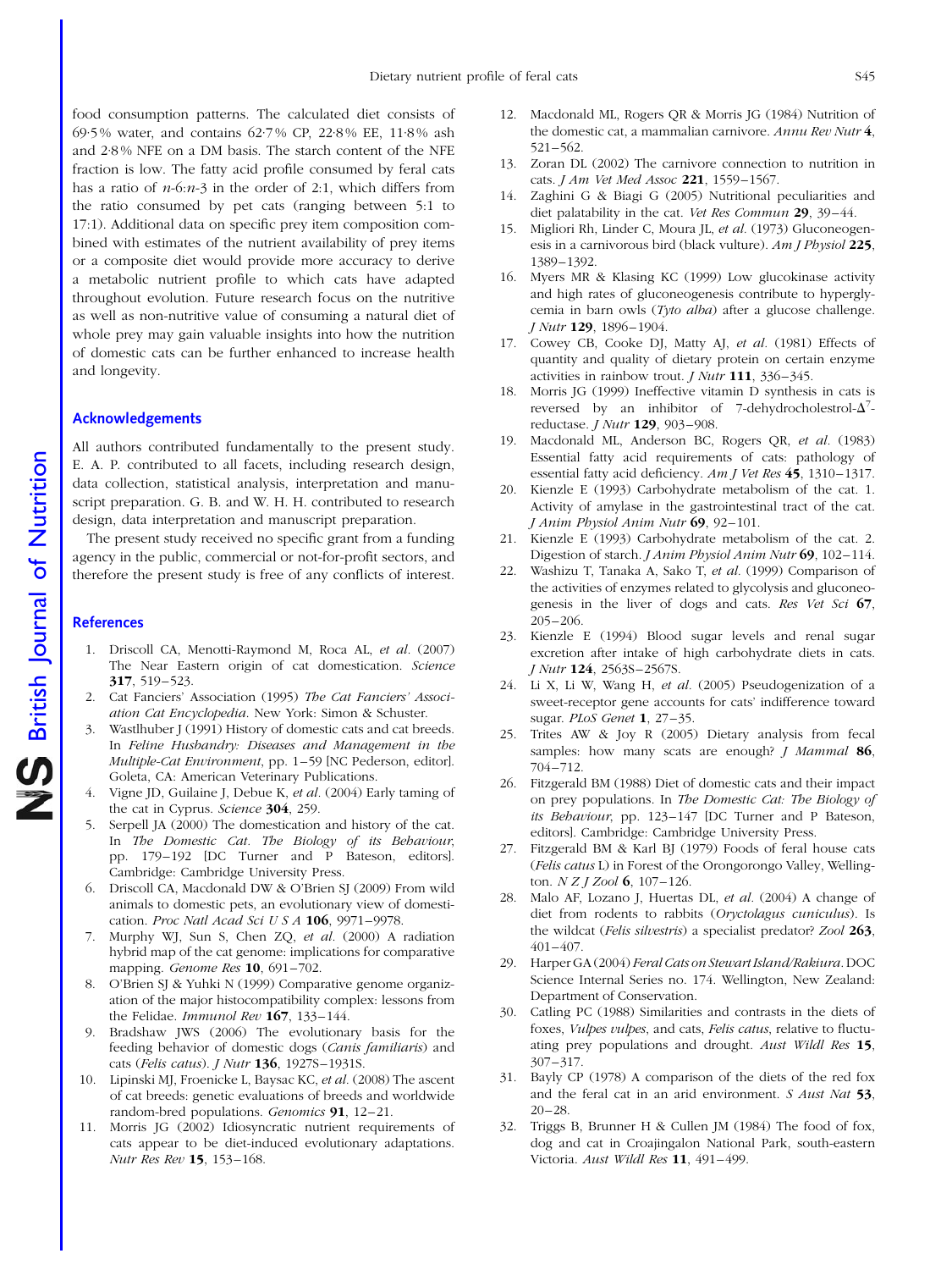- S46 E. A. Plantinga *et al.*
- 33. van Aarde RJ (1980) The diet and feeding behavior of feral cats, Felis catus, at Marion Island. S Afr J Wildl Res 10, 123–128.
- 34. Scott KC, Levy JK & Crawford PC (2002) Characteristics of free-roaming cats evaluated in a trap-neuter-return program. J Am Vet Med Assoc 221, 1136-1138.
- 35. National Research Council (2006) Nutrient Requirements of Dogs and Cats. Washington, DC: The National Academies Press.
- 36. Eaton SB & Konner M (1985) Paleolithic nutrition a consideration of its nature and current implications. N Engl J Med 312, 283–289.
- 37. Eaton SB, Eaton SB & Konner MJ (1997) Paleolithic nutrition revisited: a twelve-year retrospective on its nature and implications. Eur *I Clin Nutr* 51, 207-216.
- 38. Eaton SB (2006) The ancestral human diet: what was it and should it be a paradigm for contemporary nutrition? Proc Nutr Soc 65, 1–6.
- 39. Frassetto LA, Schloetter M, Mietus-Synder M, et al. (2009) Metabolic and physiologic improvements from consuming a paleolithic, hunter–gatherer type diet. Eur J Clin Nutr 63, 947–955.
- 40. Mann N (2000) Dietary lean red meat and human evolution. Eur J Nutr 39, 71–79.
- 41. Strohle A & Hahn A (2006) Evolutionary nutrition science and dietary recommendations of the Stone Age – the ideal answer to present-day nutritional questions or reason for criticism? Part 1, concept, arguments and paleoanthropological findings. Ernahrungs-Umschau 53, 10–16.
- 42. Cordain L, Eaton SB, Sebastian A, et al. (2005) Origins and evolution of the Western diet: health implications for the 21st century. Am J Clin Nutr 81, 341-354.
- 43. Raiten DJ, Talbot JM & Waters JH (1998) Assessment of nutrient requirements for infant formulas. *J Nutr* 128, 2059S–2293S.
- 44. Potter MA, Hendriks WH, Lentle RG, et al. (2010) An exploratory analysis of the suitability of diets fed to a flightless insectivore, the North Island brown kiwi (Apteryx mantelli), in New Zealand. Zoo Biol 29, 537–550.
- 45. Schley L & Roper TJ (2003) Diet of wild boar Sus scrofa in Western Europe, with particular reference to consumption of agricultural crops. Mamm Rev 33, 43–56.
- 46. Brightsmith DJ, McDonald D, Matsafuji D, et al. (2010) Nutritional content of the diets of free-living scarlet macaw chicks in southeastern Peru. *J Avian Med Surg* 24,  $9 - 23$ .
- 47. Hendriks WH, O'Conner S, Thomas DV, et al. (2000) Nutrient composition of the crop contents of growing and adult grey-faced petrels (Pterodroma macroptera): a preliminary investigation. *J Roy Soc New Zeal* 30, 105–111.
- 48. Cottam Y, Merton D & Hendriks WH (2006) Nutrient composition of the diet of parent-raised Kakapo nestlings. Norotnis 53, 90–99.
- 49. Hewson-Hughes AK, Miller AT, Hall SR, et al. (2011) Geometric analysis of macronutrient selection in the adult domestic cat, Felis catus. J Exp Biol 214, 1039-1051.
- 50. Achterberg H & Metzger R (1980) Neue Untersuchungen und Erkentnisse zur Bedeutung der Hauskatze (Felis silvestris f. catus) für die Niederwildhege (New research and insights on the importance of the domestic cat (Felis silvestris f. catus) for lower game management). In Jahresschrift des Kreismuseums Haldensleben (Annual Publication of the Haldensleben Regional Museum), vol. 21, pp. 74–83, Kreismuseum Haldensleben.
- 51. Dickman C (1996) Overview of the Impact of Feral Cats on Australian Fauna. Canberra, Australia: Australian Nature Conservation Agency.
- 52. Pearre S & Maass R (1998) Trends in the prey size-based trophic niches of feral and house cats Felis catus L. Mamm Rev 28, 125–139.
- 53. Pierpaoli M, Biro ZS, Herrmann M, et al. (2003) Genetic distinction of wildcat (Felis silvestris) populations in Europe, and hybridization with domestic cats in Hungary. Mol Ecol 12, 2585–2598.
- 54. Corbett LK (1979) Feeding ecology and social organisation of wild cats (Felis silvestris) and domestic cats (Felis catus) in Scotland. PhD Thesis, University of Aberdeen, Aberdeen.
- 55. Blas E & Gidenne T (2010) Digestion of sugars and starch. In Nutrition of the Rabbit, pp. 19–38 [C de Blas and J Wiseman, editorsl. Wallingford, UK: CABI Publishing.
- 56. Carabaño J, Piquer J, Menoyo D, et al. (2010) The digestive system of the rabbit. In Nutrition of the Rabbit, pp. 1–18 [C de Blas and J Wiseman, editors]. Wallingford, UK: CABI Publishing.
- 57. Livingston AE (1914) The relation of the gastro-intestinal tract and contents to the body weight in rabbits.  $J$  Exp Med 19, 339–344.
- 58. Danielson AD, Newman RK, Newman CW, et al. (1997) Lipid levels and digesta viscosity of rats fed a high-fiber barley milling fraction. Nutr Res 17, 515–522.
- 59. Molsher R, Newsome A & Dickman C (1999) Feeding ecology and population dynamics of the feral cat (Felis catus) in relation to the availability of prey in central-eastern New South Wales. Wildl Res 26, 593–607.
- 60. Powers JG, Mautz WW & Pekins PJ (1989) Nutrient and energy assimilation of prey by bobcats. J Wildl Manage 53, 1004–1008.
- 61. Bennett CL, Booth-Binczik SD & Steele SRE (2010) Nutritional composition and digestibility by ocelots (Leopardus pardalis) of whole animals and a commercial diet. Zoo Biol 29, 753–759.
- 62. Levy JK, Gale DW & Gale LA (2003) Evaluation of the effect of a long-term trap-neuter-return and adoption program on a free-roaming cat population. J Am Vet Med Assoc 222, 42–46.
- 63. Taylor EJ, Adams C & Neville R (1995) Some nutritional aspects of ageing in dogs and cats. Proc Nutr Soc 54, 645–656.
- 64. Beynen AC, Hermus RJJ & Hautvast JGAJ (1980) Mathematical relationship between the fatty acid composition of the diet and that of the adipose tissue in man. Am  $J$  Clin Nutr 33, 81–85.
- 65. Plantinga EA, Van Dijk N, Van Niel MHF, et al. (2003) Relationship between the amount of linoleic acid in the diet and that in the adipose tissue of adult cats living freely in households. Vet Res Commun 27, 603–610.
- 66. West GC & Coady JW (1974) Fatty acid composition of tissue lipids of captive and wild brown lemmings. Comp Biochem Physiol 47, 353–368.
- 67. Rule DC, Broughton KS, Shellito SM, et al. (2002) Comparison of muscle fatty acid profiles and cholesterol concentrations of bison, beef cattle, elk, and chicken. J Anim Sci 80, 1202–1211.
- 68. Vicenti A, Ragni M, di Summa A, et al. (2003) Influence of feeds and rearing system on the productive performances and the chemical and fatty acid composition of hare meat. Food Sci Technol Int 9, 279–284.
- 69. Conway CJ, Eddleman WR & Simpson KL (1994) Seasonal changes in fatty acid composition of the wood thrush. Condor 96, 791–794.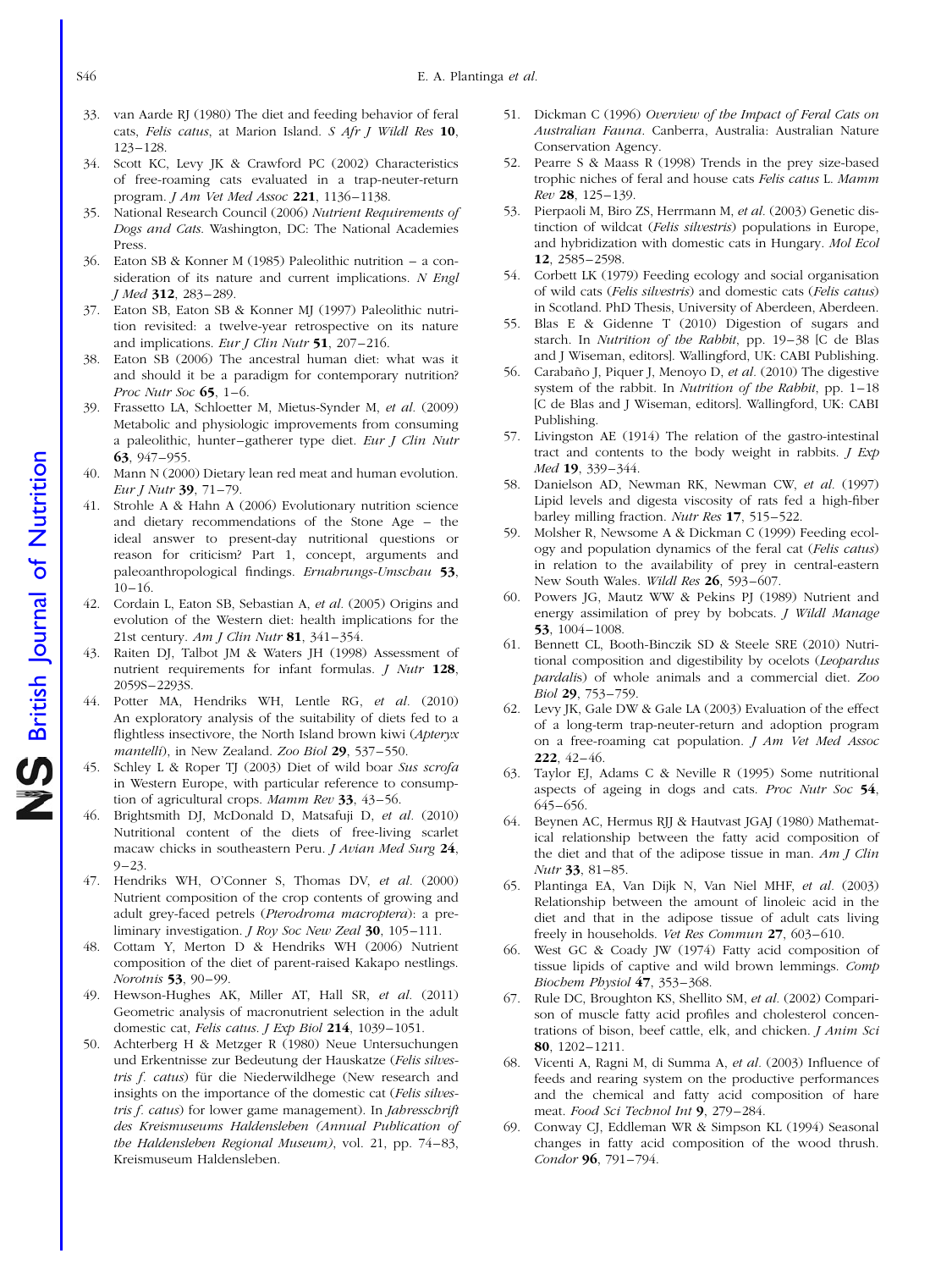- 70. Cobos A, Delahoz L, Cambero MI, et al. (1995) Chemical and fatty acid composition of meat from Spanish wild rabbits and hares. Z Lebensm Unters Forsch 200, 182–185.
- 71. Ahlstrom O, Krogdahl A, Vhile SG, et al. (2004) Fatty acid composition in commercial dog foods. J Nutr 134, 2145S–2147S.
- 72. Bond JC & Lindburg DG (1990) Carcass feeding of captive cheetahs (Acinonyx jubatus): the effects of a naturalistic feeding program on oral health and psychological well-being. Appl Anim Behav Sci 26, 373-382.
- 73. Huang DS, Li DF, Xing JJ, et al. (2006) Effects of feed particle size and feed form on survival of Salmonella typhimurium in the alimentary tract and cecal *S. typhimurium* reduction in growing broilers. Poult Sci 85, 831–836.
- 74. Mikkelsen LL, Naughton PJ, Hedemann MS, et al. (2004) Effects of physical properties of feed on microbial ecology and survival of Salmonella enterica serovar Typhimurium in the pig gastrointestinal tract. Appl Environ Microbiol 70, 3485–3492.
- 75. Quilliam TA, Clarke JA & Salsbury AJ (1971) The ecological significance of certain new haematological findings in the mole and hedgehog. Comp Biochem Physiol A Physiol 40, 89–94.
- 76. Garcia F, Ramis J & Planas J (1984) Iron content in starlings, Stunus vulgaris L. Comp Biochem Physiol A Physiol 77, 651–654.
- 77. Dierenfeld ES, Alcorn HL & Jacobsen KL (2002) Nutrient composition of whole vertebrate prey (excluding fish) fed in zoos. In AZA Nutrition Advisory Group Fact Sheet: A Review, pp. 1–20. Silverspring, MD: American Zoo and Aquarium Association.
- 78. Cosgrove JJ, Beermann DH, House WA, et al. (2002) Wholebody nutrient composition of various ages of captive-bred bearded dragons (Pogona vitteceps) and adult wild anoles (Anolis carolinensis). Zoo Biol 21, 489–497.
- 79. Boháč J & Pospíšil J (1989) Accumulation of heavy metals in invertebrates and its ecological aspects. In Heavy Metals in the Environments, vol. I [JP Vernet, editor]. Edinburgh: CEP Consultants Ltd.
- 80. Jones E & Coman BJ (1981) Ecology of the feral cat, Feliscatus (L), in Southeastern Australia. 1. Diet. Aust Wildl Res 8, 537–547.
- 81. Alterio N & Moller H (1997) Diet of feral house cats Felis catus, ferrets Mustela furo and stoats M. erminea in grassland surrounding yellow-eyed penguin Megadyptes antipodes breeding areas, South Island, New Zealand. J Zool 243, 869–877.
- 82. Biro Z, Lanszki J, Szemethy L, et al. (2005) Feeding habits of feral domestic cats (Felis catus), wild cats (Felis silvestris) and their hybrids: trophic niche overlap among cat groups in Hungary.  $I Zool$  266, 187-196.
- 83. Bloomer JP & Bester MN (1990) Diet of a declining feral cat Felis catus population on Marion Island. S Afr J Wildl Res 20, 1–4.
- 84. Bonnaud E, Bourgeois K, Vidal E, et al. (2007) Feeding ecology of a feral cat population on a small Mediterranean island. J Mammal 88, 1074–1081.
- 85. Borkenhagen P (1979) Zur Nahrungsökologie streunender Hauskatzen (Felis sylvestris f. catus Linné, 1758) aus dem Stadtbereich Kiel (The feeding ecology of stray cats (Felis sylvestris f. catus Linnaeus, 1758) from the city area of Kiel). Z Saugetierk 44, 375–383.
- 86. Brickner-Braun I, Geffen E & Yom-Tov Y (2007) The domestic cat as a predator of Israeli wildlife. Isr J Ecol Evol 53, 129–142.
- Brooker MG (1977) Some notes on the mammalian fauna of the western Nullarbor Plain, Western Australia. West Aust Nat 14, 2-15.
- 88. Campos CB, Esteves CF, Ferraz KMPM, et al. (2007) Diet of free-ranging cats and dogs in a suburban and rural environment, south-eastern Brazil. J Zool 273, 14–20.
- Clevenger AP (1995) Seasonality and relationships of food resource use of Martes martes, Genetta genetta and Felis catus in the Balearic Islands. Rev Ecol-Terre Vie 50, 109–131.
- 90. Coman BJ & Brunner H (1972) Food habits of the feral house cat in Victoria. *J Wildl Manage* 36, 848-853.
- 91. Cook LM & Yalden DW (1980) A note on the diet of feral cats in Deserta Grande. Bocagiana 52, 1–4.
- 92. Dilks PJ (1979) Observations on the food of feral cats on Campbell Island.  $NZ$  *I Ecol* **2**, 64–66.
- 93. Fitzgerald BM, Karl BJ & Veitch CR (1991) The diet of feral cats (Felis catus) on Raoul Island, Kermadec Group. N Z J Ecol 15, 123-129.
- 94. Germain E, Ruette S & Poulle ML (2009) Likeness between the food habits of European wildcats, domestic cats and their hybrids in France. Mamm Biol 74, 412–417.
- 95. Gil-Sanchez JM, Valenzuela G & Sanchez JF (1999) Iberian wild cat Felis silvestris tartessia predation on rabbit Oryctolagus cuniculus: functional response and age selection. Acta Theriol 44, 421–428.
- 96. Harper GA (2010) Diet of feral cats on subantarctic Auckland Island.  $N Z J Ecol$  34, 259–261.
- 97. Heidemann G (1973) Weitere Untersuchungen zur Nahrungsökologie 'wildernder' Hauskatzen (Felis sylvestris f. catus Linné, 1758) (Further studies on the feeding ecology 'wild Santander' house cats (Felis sylvestris f. catus Linnaeus, 1758)). Z Saugetierk 38, 216–224.
- 98. Hutchings S (2003) The diet of feral house cats (Felis catus) at a regional rubbish tip, Victoria. Wildl Res 30, 103–110.
- 99. Kirkpatrick RD & Rauzon MJ (1986) Foods of feral cats Felis catus on Jarvis and Howland Islands, Central Pacific Ocean. Biotropica 18, 72–75.
- 100. Langham NPE (1990) The diet of feral cats (Felis catus L) on Hawkes Bay farmland, New Zealand. N Z J Zool 17, 243–255.
- 101. Liberg O (1984) Food habits and prey impact by feral and house-based domestic cats in a rural area in southern Sweden. J Mammal 65, 424–432.
- 102. Lüps P (1972) Untersuchungen an streuenenden Hauskatzen im Kanton Bern (Investigations of stray domestic cats in Bern Canton). In Naturhistorisches Museum Bern, kleine Mitteilungen (National History Museum Bern, small release), vol. 4, pp. 1–8, Natural History Museum, Bern.
- 103. Martin GR, Twigg LE & Robinson DJ (1996) Comparison of the diet of feral cats from rural and pastoral Western Australia. Wildl Res 23, 475–484.
- 104. Matias R & Catry P (2008) The diet of feral cats at New Island, Falkland Islands, and impact on breeding seabirds. Polar Biol 31, 609-616.
- 105. Meckstroth AM, Miles AK & Chandra S (2007) Diets of introduced predators using stable isotopes and stomach contents. J Wildl Manage 71, 2387-2392.
- 106. Medina FM & Nogales M (1993) Dieta del gato cimarrón (Felis catus L.) en el piso basaldel Macizo de Teno (Noroeste de Tenerife) (Diet of the feral cat (Felis catus L.) on the base surface of Macizo de Teno (Noroeste de Tenerife)). Doňana Acta Vert 20, 291-297.
- 107. Medina FM & Garcia R (2007) Predation of insects by feral cats (Felis silvestris catus L., 1758) on an oceanic island (La Palma, Canary Island). J Insect Conserv 11, 203–207.